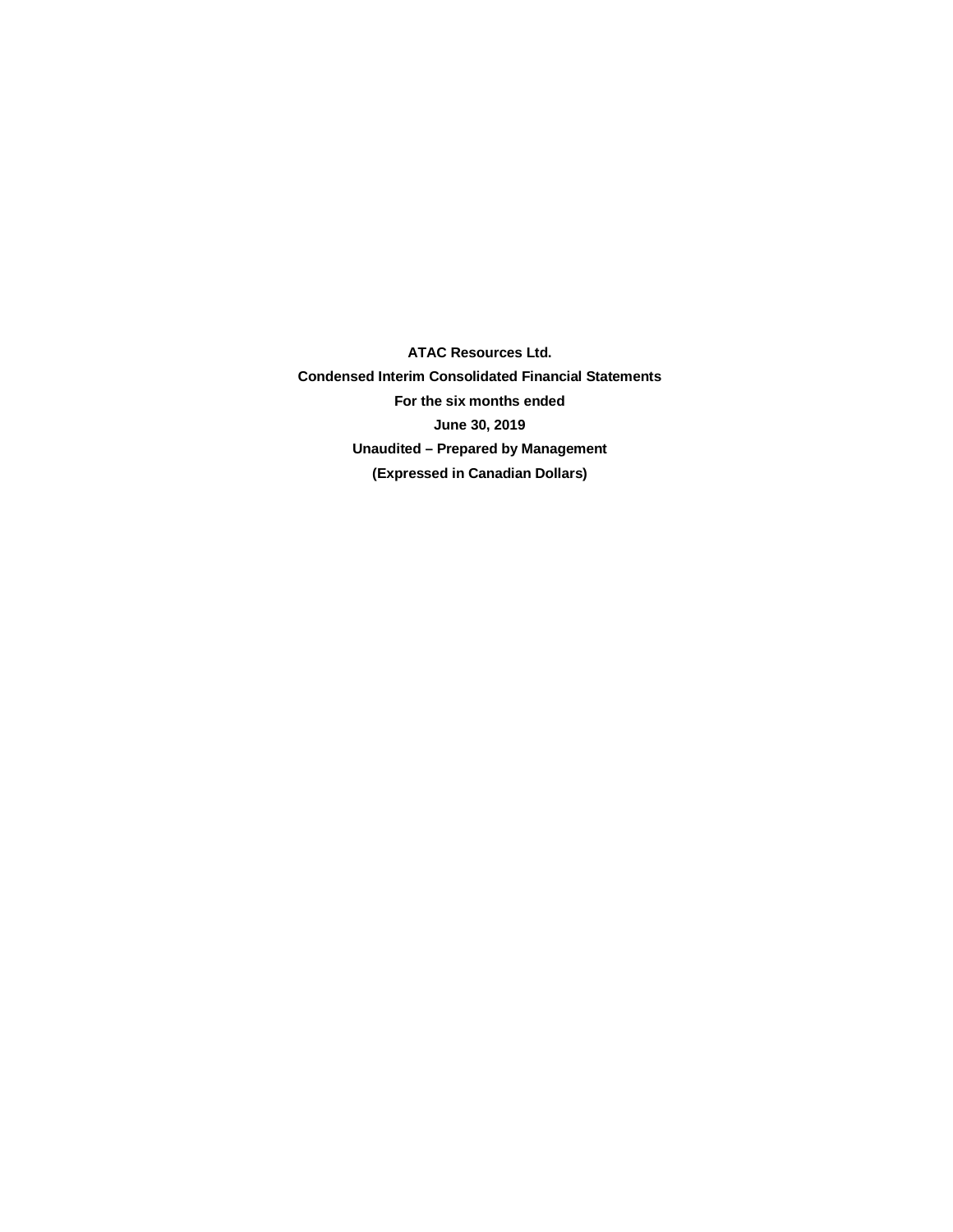ATAC Resources Ltd. #1016 – 510 West Hastings Street Vancouver, British Columbia V6B 1L8

August 21, 2019

To the Shareholders of ATAC Resources Ltd.

The attached condensed interim consolidated financial statements have been prepared by the management of ATAC Resources Ltd. and have not been reviewed by the auditor of the Company.

Yours truly,

Graham Downs Chief Executive Officer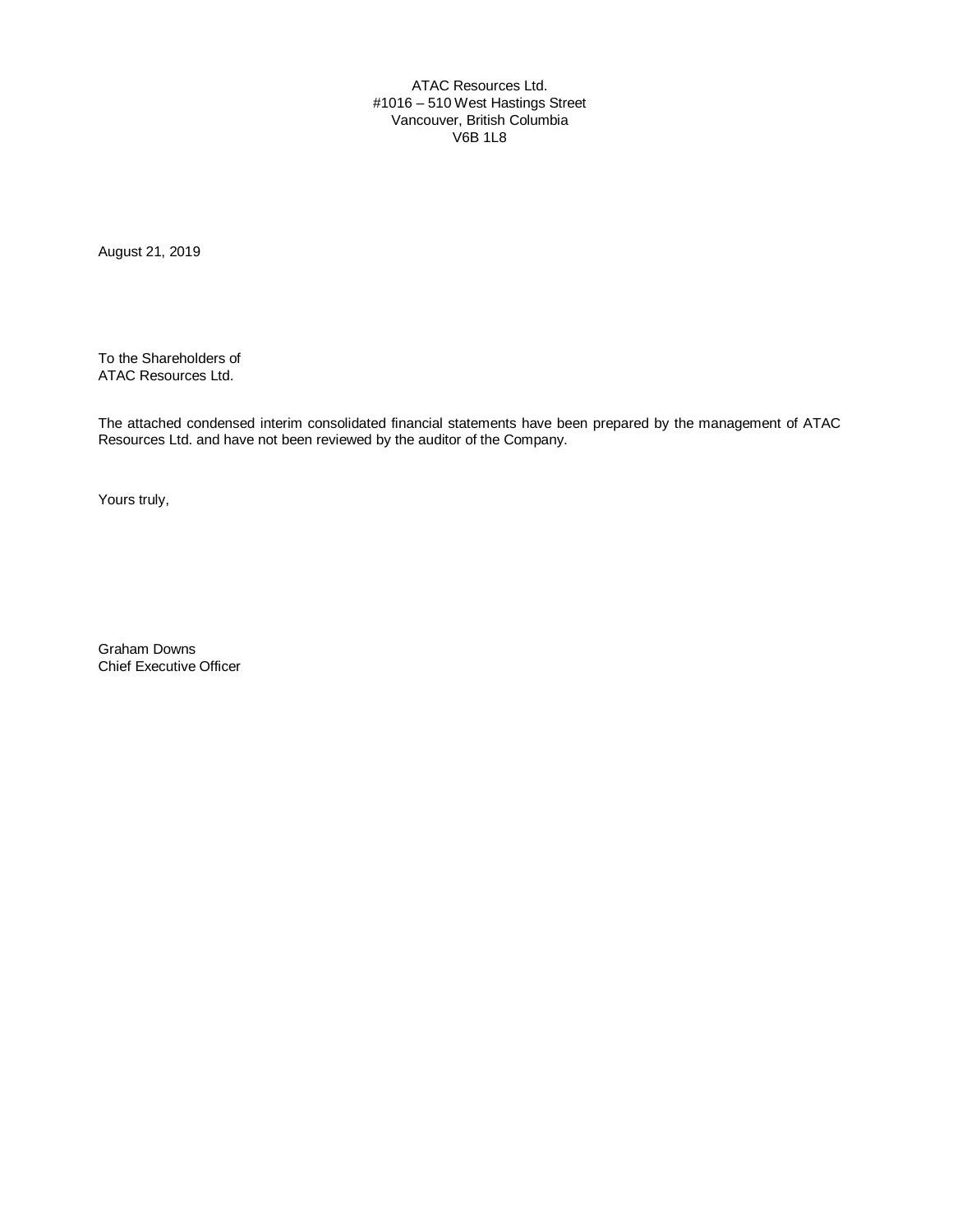### **Condensed Interim Consolidated Statements of Financial Position**

# **Unaudited – Prepared by Management**

#### **As at June 30, 2019 and December 31, 2018**

|                                                                    |             | <b>June 30,</b><br>2019 | December 31,<br>2018 |
|--------------------------------------------------------------------|-------------|-------------------------|----------------------|
|                                                                    | <b>Note</b> | \$                      | \$                   |
| <b>Assets</b>                                                      |             |                         |                      |
| <b>Current assets</b>                                              |             |                         |                      |
| Cash and cash equivalents                                          | 3           | 13,178,451              | 10,691,051           |
| Restricted cash                                                    | 5           |                         | 144,339              |
| Receivables and prepayments                                        | 4,5         | 127,734                 | 438,401              |
| Marketable securities                                              | 6           | 515,944                 | 464,906              |
|                                                                    |             | 13,822,129              | 11,738,697           |
| <b>Non-current assets</b>                                          |             |                         |                      |
| Prepaid exploration expenditures                                   |             | 34,582                  | 6,813                |
| Mineral property interests                                         | 8           | 113,039,268             | 111,907,084          |
| Reclamation deposit                                                | 9           | 125,120                 | 123,904              |
| Equipment                                                          | 10          | 156,000                 |                      |
|                                                                    |             | 113,354,970             | 112,037,801          |
| <b>Total assets</b>                                                |             | 127, 177, 099           | 123,776,498          |
| Liabilities and shareholders' equity<br><b>Current liabilities</b> |             |                         |                      |
| Accounts payable and accrued liabilities                           |             | 213,040                 | 169,529              |
| Accounts payable to related parties                                | 13          | 680,630                 | 364,591              |
| Flow-through premium liability                                     | 11,17       | 882,357                 |                      |
| Restricted cash payable                                            | 5           |                         | 144,339              |
|                                                                    |             | 1,776,027               | 678,459              |
| <b>Non-current liabilities</b>                                     |             |                         |                      |
| Deferred income tax liability                                      | 14          | 16,366,317              | 16,272,276           |
| <b>Total liabilities</b>                                           |             | 18,142,344              | 16,950,735           |
|                                                                    |             |                         |                      |
| Shareholders' equity                                               |             |                         |                      |
| Share capital                                                      | 11          | 131,090,809             | 128,654,319          |
| Contributed surplus                                                | 11          | 3,526,083               | 4,260,226            |
| <b>Deficit</b>                                                     |             | (25, 582, 137)          | (26,088,782)         |
| <b>Total shareholders' equity</b>                                  |             | 109,034,755             | 106,825,763          |
| Total liabilities and shareholders' equity                         |             | 127, 177, 099           | 123,776,498          |
|                                                                    |             |                         |                      |
| Nature of operations and going concern                             | 1           |                         |                      |
| <b>Commitments</b>                                                 | 17          |                         |                      |
|                                                                    |             |                         |                      |
| Approved on behalf of the Board of Directors on August 21, 2019:   |             |                         |                      |

**The accompanying notes are an integral part of these condensed interim consolidated financial statements.**

*"Bruce J. Kenway"* **Director** *"Glenn R. Yeadon"* **Director**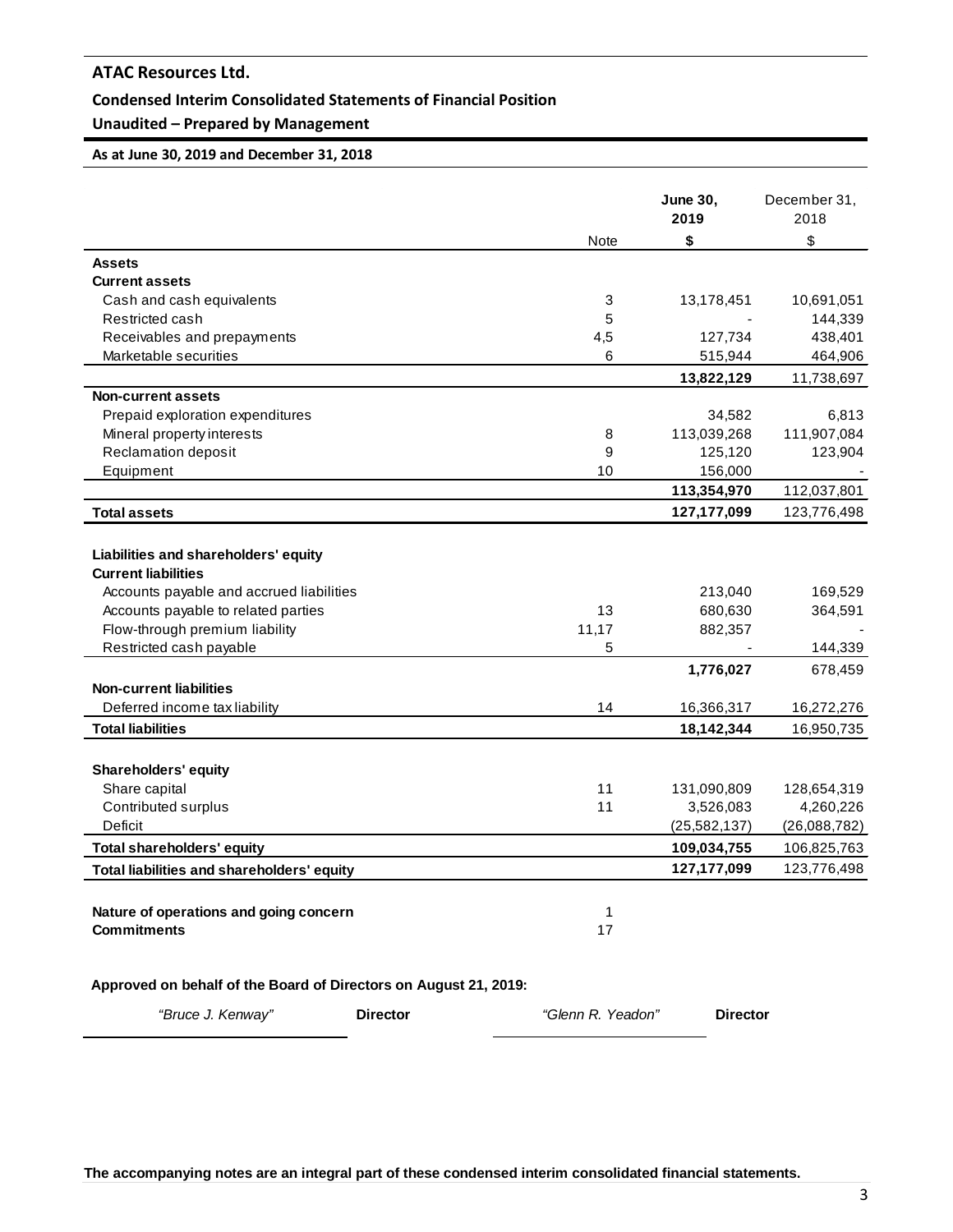### **Condensed Interim Consolidated Statements of Changes in Shareholders' Equity**

# **Unaudited – Prepared by Management**

**For the six months ended June 30, 2019 and June 30, 2018**

|                                                 | <b>Number</b><br>of shares<br># | <b>Share</b><br>capital<br>\$ | <b>Contributed</b><br>surplus<br>\$ | <b>Deficit</b><br>\$   | <b>Total</b><br>shareholders'<br>equity<br>S |
|-------------------------------------------------|---------------------------------|-------------------------------|-------------------------------------|------------------------|----------------------------------------------|
|                                                 |                                 |                               |                                     |                        |                                              |
| January 1, 2018                                 | 139,861,877                     | 124,500,676                   |                                     | 5,621,596 (25,047,168) | 105,075,104                                  |
| Share-based payments                            |                                 |                               | 806,049                             |                        | 806,049                                      |
| Exercise of options                             | 50,000                          | 15,500                        |                                     |                        | 15,500                                       |
| Re-allocated on exercise of options             |                                 | 9,448                         | (9, 448)                            |                        |                                              |
| Re-allocated on expiration of options           |                                 |                               | (2,427,036)                         | 2,427,036              |                                              |
| Re-allocated on cancellation of options         |                                 |                               | (257, 928)                          | 257,928                |                                              |
| Private placement shares issued                 | 7,556,700                       | 4,534,020                     |                                     |                        | 4,534,020                                    |
| Flow-through premium liability                  |                                 | (151, 134)                    |                                     |                        | (151, 134)                                   |
| Share issue costs                               |                                 | (284, 191)                    | 61,500                              |                        | (222, 691)                                   |
| Loss and comprehensive loss for the period      |                                 |                               |                                     | (1,933,404)            | (1,933,404)                                  |
| June 30, 2018                                   | 147,468,577                     | 128,624,319                   | 3,794,733                           | (24, 295, 608)         | 108,123,444                                  |
|                                                 |                                 |                               |                                     |                        |                                              |
| January 1, 2019                                 | 147,528,577                     | 128,654,319                   | 4,260,226                           | (26,088,782)           | 106,825,763                                  |
| Share-based payments                            |                                 |                               | 315,142                             |                        | 315,142                                      |
| Re-allocated on expiration of options           |                                 |                               | (951, 808)                          | 951,808                |                                              |
| Re-allocated on cancellation of options         |                                 |                               | (51, 177)                           | 51,177                 |                                              |
| Re-allocated on expiration of finders' warrants |                                 | 61,500                        | (61,500)                            |                        |                                              |
| Private placement units issued                  | 10,507,143                      | 3,677,500                     |                                     |                        | 3,677,500                                    |
| Flow-through premium liability                  |                                 | (1, 155, 786)                 |                                     |                        | (1, 155, 786)                                |
| Share issue costs                               |                                 | (146, 724)                    | 15,200                              |                        | (131, 524)                                   |
| Loss and comprehensive loss for the period      |                                 |                               |                                     | (496, 340)             | (496,340)                                    |
| June 30, 2019                                   | 158,035,720                     | 131,090,809                   |                                     | 3,526,083 (25,582,137) | 109,034,755                                  |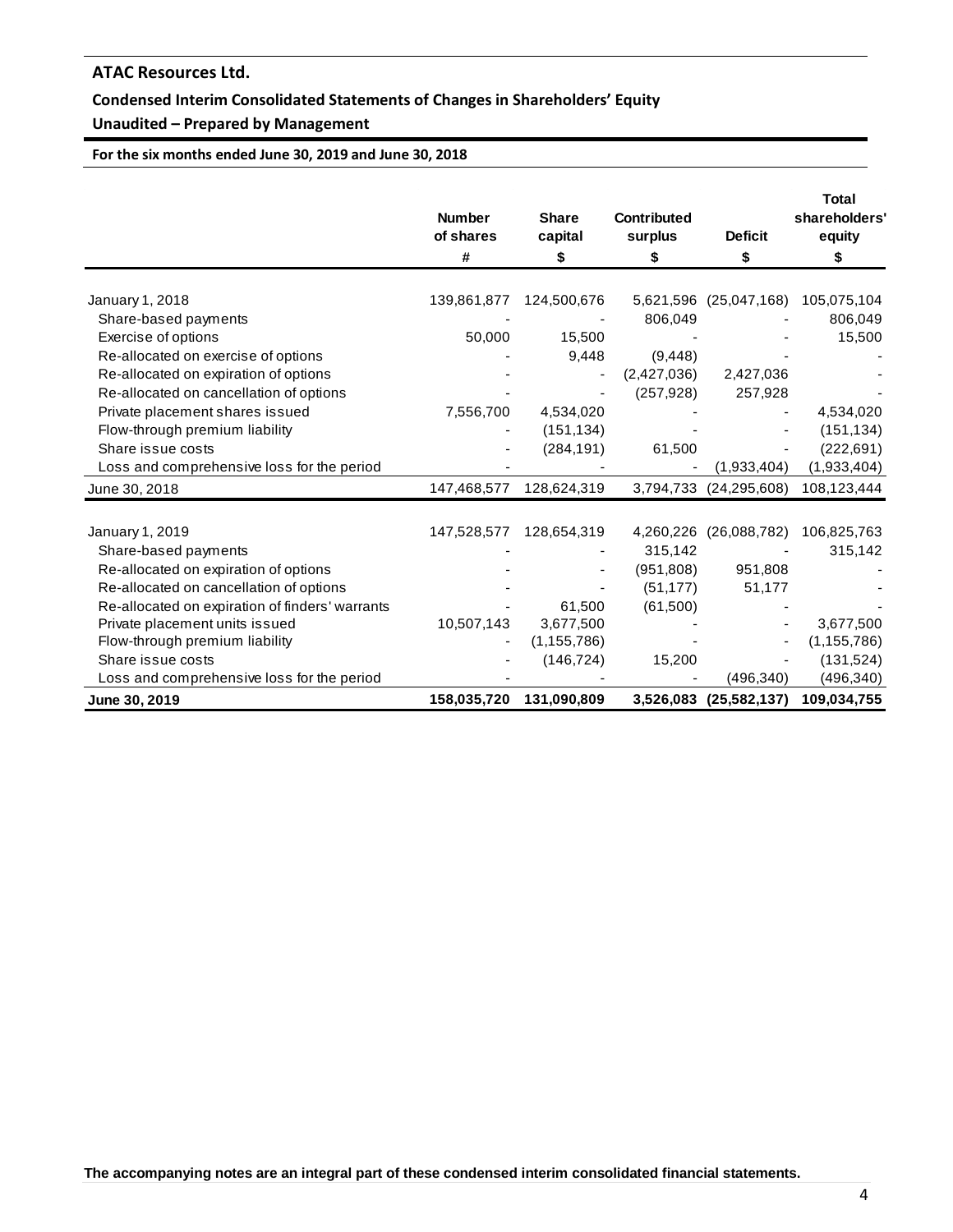## **Condensed Interim Consolidated Statements of Loss and Comprehensive Loss**

# **Unaudited – Prepared by Management**

 **For the three and six months ended June 30,** 

|                                                           |             | Three months ended |               | Six months ended |             |
|-----------------------------------------------------------|-------------|--------------------|---------------|------------------|-------------|
|                                                           |             | June 30,           | June 30,      | <b>June 30,</b>  | June 30,    |
|                                                           |             | 2019               | 2018          | 2019             | 2018        |
|                                                           | <b>Note</b> | \$                 | \$            | \$               | \$          |
|                                                           |             |                    |               |                  |             |
| <b>Expenses</b>                                           |             |                    |               |                  |             |
| Consulting fees                                           | 13          | 13,500             | 13,500        | 27,000           | 27,000      |
| Flow-through taxes                                        |             |                    |               |                  | 2,769       |
| General administrative expenses                           |             | 16,028             | 30,418        | 31,767           | 43,547      |
| Insurance                                                 |             | 10,592             | 14,577        | 21,184           | 29,155      |
| Investor relations and shareholder information            |             | 45,308             | 94,620        | 88,627           | 136,765     |
| Management, administration and corporate development fees | 13          | 14,988             | 13,545        | 29,772           | 43,667      |
| Office rent                                               | 13          | 10,500             | 10,500        | 21,000           | 21,000      |
| Professional fees                                         | 13          | 21,750             | 25,450        | 45,636           | 62,555      |
| Salaries and benefits                                     | 13          | 92,894             | 91,159        | 188,985          | 162,912     |
| Share-based payments                                      | 11,13       | 88,684             | 652,426       | 315,142          | 806,049     |
| Transfer agent and filing fees                            |             | 3,916              | 5,749         | 7,822            | 11,236      |
| Loss from operating expenses                              |             | (318, 160)         | (951, 944)    | (776, 935)       | (1,346,655) |
| Project management fees                                   | 5           |                    | 91,135        |                  | 100,000     |
| Mineral property impairments                              | 8           | (20, 272)          |               | (20, 272)        |             |
| Interest income                                           |             | 70,040             | 51,126        | 119,087          | 89,926      |
| Gain (loss) on marketable securities                      | 6           | (90, 200)          | 83,824        | 51,038           | (217, 547)  |
| Loss for the period before income taxes                   |             | (358, 592)         | (725, 859)    | (627,082)        | (1,374,276) |
| Deferred income tax recovery (expense)                    | 14          | 100,326            | (569, 701)    | 130,742          | (559, 128)  |
| Loss and comprehensive loss for the period                |             | (258, 266)         | (1, 295, 560) | (496, 340)       | (1,933,404) |
|                                                           |             |                    |               |                  |             |
| Loss per share                                            |             |                    |               |                  |             |
| Weighted average number of common shares outstanding      |             |                    |               |                  |             |
| - basic#                                                  | 12          | 158,035,720        | 142,951,341   | 153,333,628      | 141,407,961 |
| - diluted #                                               | 12          | 158,035,720        | 142,951,341   | 153,333,628      | 141,407,961 |
| Basic loss per share \$                                   | 12          | (0.00)             | (0.01)        | (0.00)           | (0.01)      |
| Diluted loss per share \$                                 | 12          | (0.00)             | (0.01)        | (0.00)           | (0.01)      |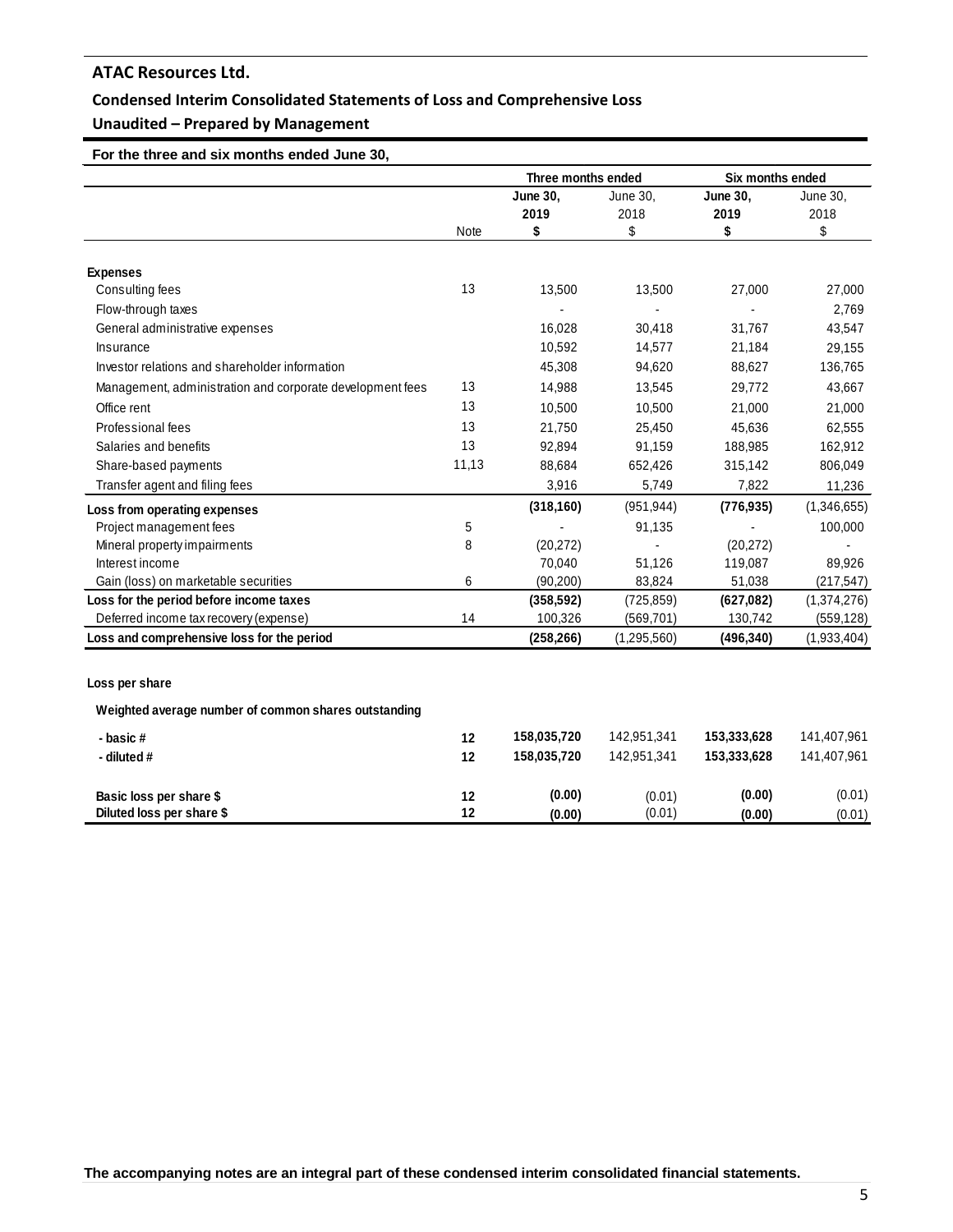#### **Condensed Interim Consolidated Statements of Cash Flows**

# **Unaudited – Prepared by Management**

**For the six months ended June 30,**

|                                                  |             | 2019       | 2018        |
|--------------------------------------------------|-------------|------------|-------------|
|                                                  | <b>Note</b> | \$         | \$          |
| <b>Operating activities</b>                      |             |            |             |
| Loss and comprehensive loss for the period       |             | (496, 340) | (1,933,404) |
| Adjustments for:                                 |             |            |             |
| Share-based payments                             |             | 315,142    | 806,049     |
| Unrealized (gain) loss on marketable securities  |             | (51,038)   | 217,547     |
| Interest income                                  |             | (119,087)  | (89, 926)   |
| Mineral property impairments                     |             | 20,272     |             |
| Deferred income tax (recovery) expense           |             | (130, 742) | 559,128     |
| Net change in non-cash working capital items     | 15          | 276,529    | (218, 783)  |
|                                                  |             | (185, 264) | (659, 389)  |
| <b>Financing activities</b>                      |             |            |             |
| Issue of common shares/units for cash            |             | 3,677,500  | 4,549,520   |
| Share issue costs                                |             | (180, 170) | (305,056)   |
|                                                  |             | 3,497,330  | 4,244,464   |
|                                                  |             |            |             |
| <b>Investing activities</b>                      |             |            |             |
| Interest received                                |             | 119,087    | 89,926      |
| Reclamation deposit                              |             | (1,216)    | (810)       |
| Purchase of equipment                            |             | (160,000)  |             |
| Yukon mining exploration grant received          |             |            | 31,401      |
| Mineral property acquisition costs               |             | (60, 753)  | (51,686)    |
| Prepaid exploration expenditures                 |             | (54, 861)  | (135,602)   |
| Deferred exploration and evaluation expenditures |             | (666, 923) | (1,695,129) |
|                                                  |             | (824, 666) | (1,761,900) |
| Increase in cash and cash equivalents            |             | 2,487,400  | 1,823,175   |
| Cash and cash equivalents, beginning of period   |             | 10,691,051 | 13,990,718  |
| Cash and cash equivalents, end of period         |             | 13,178,451 | 15,813,893  |

**Supplemental cash flow information** 15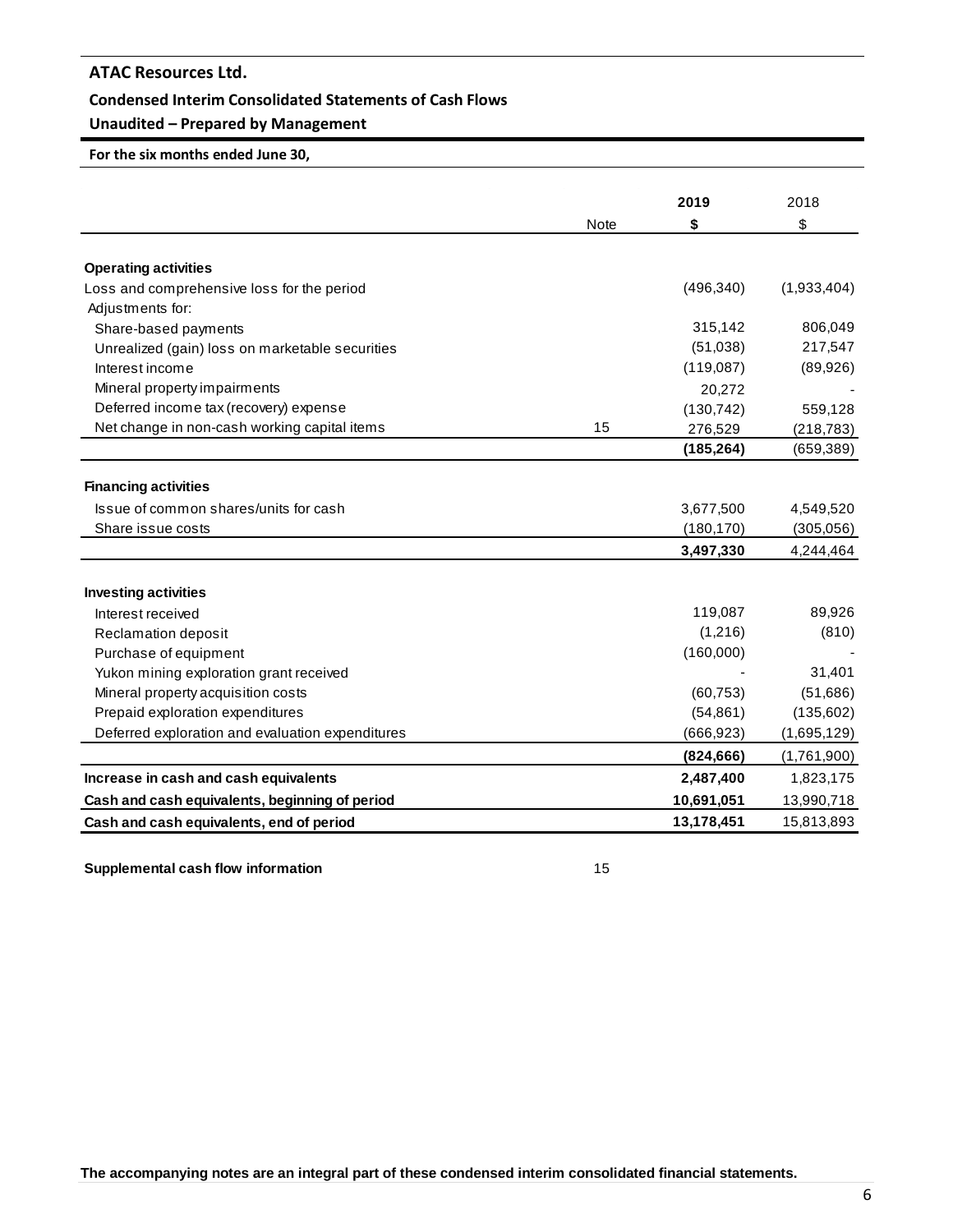# **ATAC Resources Ltd. Notes to the Condensed Interim Consolidated Financial Statements Unaudited – Prepared by Management**

**For the six months ended June 30, 2019 and June 30, 2018**

#### **1. Nature of operations and going concern**

ATAC Resources Ltd. (the "Company" or "ATAC") was incorporated under the laws of the Province of British Columbia, Canada. The Company's head office is located at 1016 - 510 West Hastings Street, Vancouver, British Columbia, Canada, V6B 1L8. Its records office is located at 1710 - 1177 West Hastings Street, Vancouver, British Columbia, Canada, V6E 2L3. Its main business activity is the acquisition, exploration and evaluation of mineral property interests located in Canada. These condensed interim consolidated financial statements (the "financial statements") of the Company as at June 30, 2019 and December 31, 2018 and for the three and six months ended June 30, 2019 and June 30, 2018 comprise the Company and its subsidiaries (note 7). The Company's common shares trade on the TSX Venture Exchange ("TSX-V").

The Company is in the process of exploring its mineral property interests and has not yet determined whether they contain mineral reserves that are economically recoverable. The Company's continuing operations and the underlying value and recoverability of the amounts shown for mineral property interests are entirely dependent upon the existence of economically recoverable mineral reserves, the ability of the Company to obtain the necessary financing to complete the exploration and development of the mineral property interests, obtaining the necessary permits to mine, and on future profitable production or proceeds from the disposition of the mineral property interests.

These financial statements are prepared on the basis that the Company will continue as a going concern, which assumes that the Company will be able to continue in operation for the foreseeable future and will be able to realize its assets and discharge its liabilities and commitments in the normal course of operations. As an exploration stage company, the Company does not have revenues and historically has recurring operating losses. As at June 30, 2019, the Company had working capital of \$12,046,102 (December 31, 2018 - \$11,060,238) and shareholders' equity of \$109,034,755 (December 31, 2018 - \$106,825,763). Management has assessed that this working capital is sufficient for the Company to continue as a going concern beyond one year. If the going concern assumption were not appropriate for these financial statements, it could be necessary to restate the Company's assets and liabilities on a liquidation basis.

### **2. Significant accounting policies**

#### **(a) Basis of presentation**

These financial statements have been prepared in conformity with International Accounting Standard ("IAS") 34, Interim Financial Reporting, using the same accounting policies as detailed in the Company's annual audited financial statements for the year ended December 31, 2018, and do not include all the information required for full annual financial statements in accordance with International Financial Reporting Standards ("IFRS"), as issued by the International Accounting Standards Board ("IASB") and interpretations of the International Financial Reporting Interpretations Committee ("IFRIC"). It is suggested that these financial statements be read in conjunction with the annual audited financial statements.

These financial statements have been prepared on an historical cost basis, except for financial instruments which are classified as fair value through profit or loss ("FVTPL"). In addition, these financial statements have been prepared using the accrual basis of accounting, except for cash flow information.

All amounts on the financial statements are presented in Canadian dollars which is the functional currency of the Company and its subsidiaries.

#### **(b) Significant accounting policies**

Except as set out below, the accounting policies, estimates and critical judgments, methods of computation and presentation applied in these financial statements are consistent with those of the most recent annual audited financial statements and are those the Company expects to adopt in its financial statements for the year ended December 31, 2019. Accordingly, these financial statements should be read in conjunction with the Company's most recent annual audited financial statements.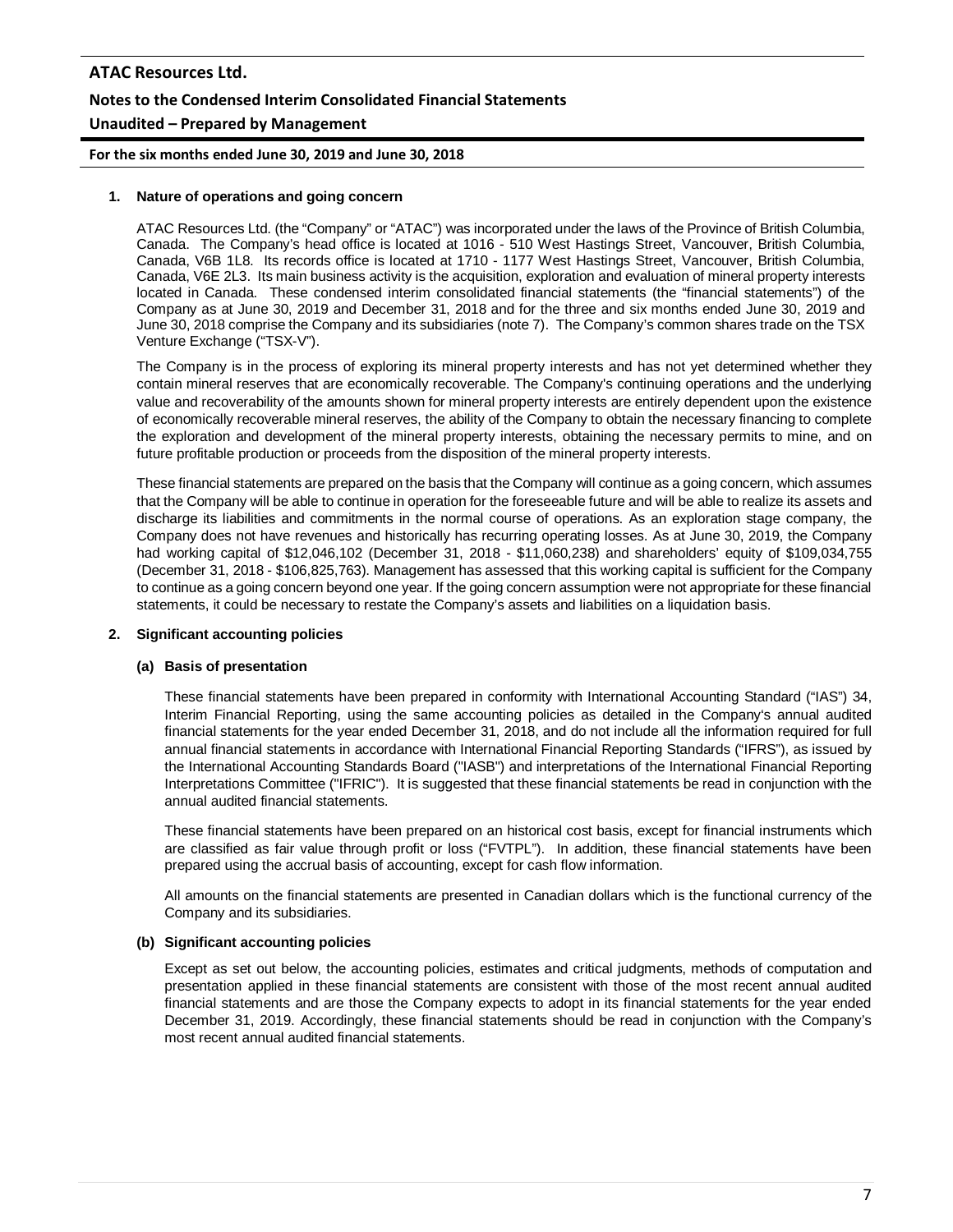### **Notes to the Condensed Interim Consolidated Financial Statements**

### **Unaudited – Prepared by Management**

#### **For the six months ended June 30, 2019 and June 30, 2018**

#### **2. Significant accounting policies** (continued)

#### **(c) New accounting standards**

The Company adopted the following accounting standards that are effective for accounting periods beginning on or after January 1, 2019:

• New standard IFRS 16 - *Leases*

IFRS 16, Leases ("IFRS 16") was issued by the IASB on January 13, 2016, and replaced IAS 17, Leases. IFRS 16 eliminates the current dual accounting model for lessees, which distinguishes between on-balance sheet finance leases and off-balance sheet operating leases. Instead, IFRS 16 requires a single, onbalance sheet accounting model that is similar to current finance lease accounting. Leases become an onbalance sheet liability that attract interest, together with a new asset.

The Company does not have any leases and accordingly, there was no impact to the Company's financial statements as a result of adopting this new standard.

• New Interpretation IFRIC 23 - *Uncertainty over Income Tax Treatments*

On June 7, 2017, the IASB issued IFRIC Interpretation 23 - Uncertainty over Income Tax Treatments ("IFRIC 23"). IFRIC 23 provides guidance on the accounting for current and deferred tax liabilities and assets in circumstances in which there is uncertainty over income tax treatments.

There was no impact to the Company's financial statements as a result of adopting this new standard.

#### **3. Cash and cash equivalents**

Cash and cash equivalents consist of the following:

|                                  | <b>June 30,</b> | December 31, |
|----------------------------------|-----------------|--------------|
|                                  | 2019            | 2018         |
|                                  |                 |              |
| Bank and broker balances         | 2,096,343       | 296.928      |
| Cashable investment certificates | 11.082.108      | 10,394,123   |
|                                  | 13,178,451      | 10,691,051   |

#### **4. Receivables and prepayments**

Receivables and prepayments consist of the following:

|                                                      | <b>June 30.</b> | December 31, |
|------------------------------------------------------|-----------------|--------------|
|                                                      | 2019            | 2018         |
|                                                      | S               |              |
| Sales tax recoverable                                | 57,617          | 218,327      |
| Exploration incentives receivable (note $8(a)(ii)$ ) | 5.789           |              |
| Prepaid expenses                                     | 64.328          | 75.761       |
| JVEI property receivables (note 5)                   |                 | 144,313      |
|                                                      | 127,734         | 438.401      |

### **5. JVEI property receivables and restricted cash**

On April 7, 2017 (and as amended on October 3, 2018), the Company executed a joint venture earn-in agreement ("JVEI") with Barrick Gold Corporation ("Barrick") (see note 8(a)(i)). The JVEI was terminated on December 10, 2018. Under the JVEI, the Company was appointed project operator and received a management fee equal to 5% of exploration expenditures, not to exceed \$100,000 in any given year. For the year ended December 31, 2018, the Company had earned the maximum \$100,000 management fee, \$100,000 of which was earned during the six months ended June 30, 2018, which is reflected on the condensed interim consolidated statement of loss and comprehensive loss.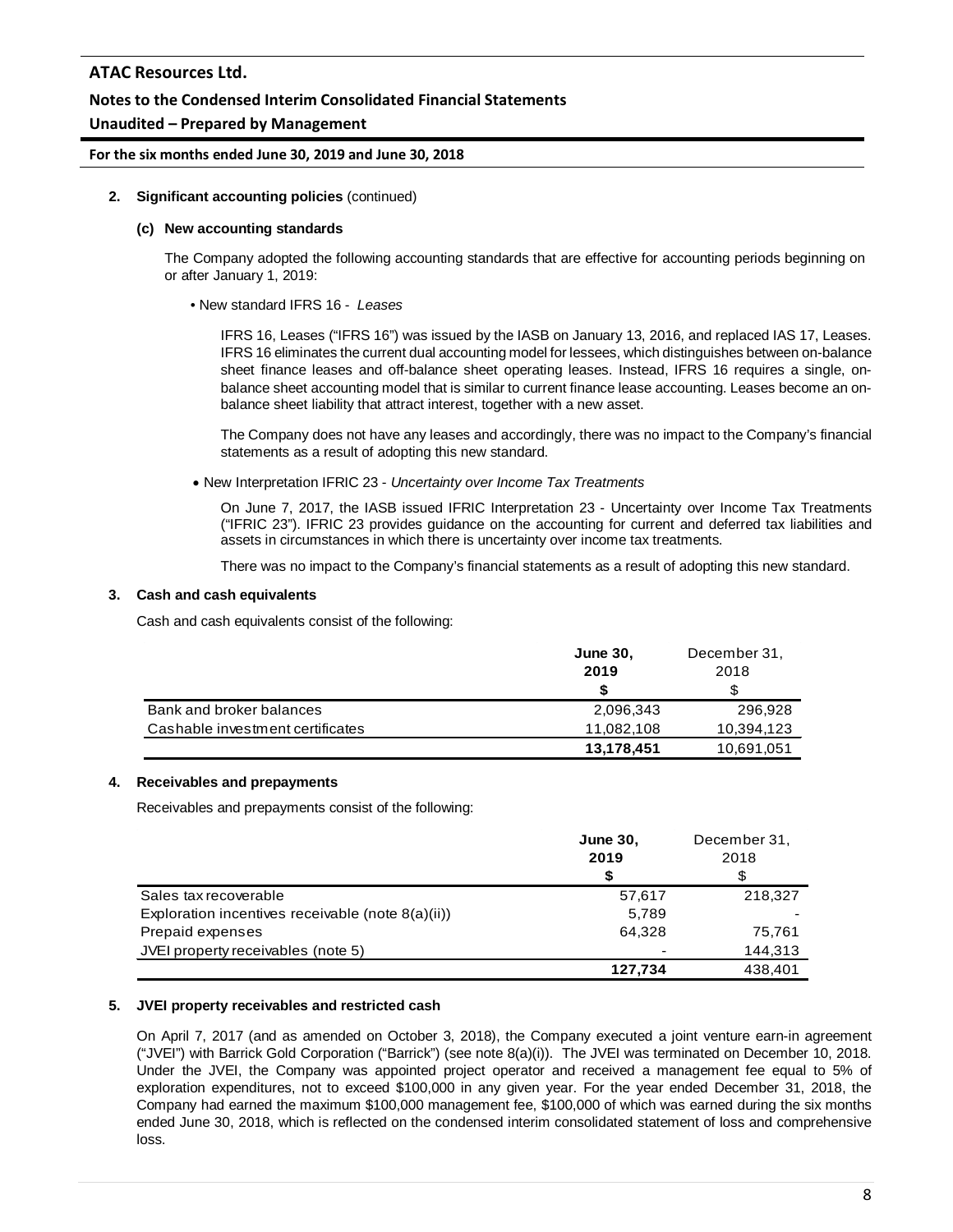# **Notes to the Condensed Interim Consolidated Financial Statements**

### **Unaudited – Prepared by Management**

**For the six months ended June 30, 2019 and June 30, 2018**

#### **5. JVEI property receivables and restricted cash** (continued)

The Company had previously maintained a JVEI bank account to receive cash advances from Barrick to pay for the exploration amounts as incurred. Barrick was considered to be a farmee with expenditures ultimately directed by Barrick. During the year ended December 31, 2017, the Company received advance exploration funds of \$4,955,552 and during the year ended December 31, 2018, an additional \$5,626,641 was received from Barrick towards the 2018 exploration program.

All funds received from Barrick, net of recoverable GST, were spent towards the \$10,000,000 guaranteed property expenditures required under the JVEI (note 8(a)(i)). As at December 31, 2018, the Company was owed \$144,313 from Barrick, which was received from the Barrick restricted cash on hand of \$144,339 during the six months ended June 30, 2019. The JVEI bank account was closed in February 2019, and there are no further amounts owing to/from Barrick in respect of the terminated JVEI.

The Barrick funds were previously recorded as restricted cash with an off-setting restricted cash payable for the same amount.

### **6. Marketable securities**

Marketable securities consist of various common shares received on the option of mineral property interests as follows:

|                 | <b>Shares with</b>  |                 |              |                             |
|-----------------|---------------------|-----------------|--------------|-----------------------------|
|                 | an active<br>market | <b>Warrants</b> | <b>Total</b> | <b>Total</b><br>gain (loss) |
|                 | \$                  | \$              | \$           | \$                          |
| <u>Cost</u>     |                     |                 |              |                             |
| January 1, 2018 | 1,691,834           | 475,000         | 2,166,834    |                             |
| June 30, 2018   | 1,691,834           | 475,000         | 2,166,834    |                             |
| Fair value      |                     |                 |              |                             |
| January 1, 2018 | 788,002             | 234,816         | 1,022,818    |                             |
| Unrealized loss | (171,970)           | (45, 577)       | (217,547)    | (217,547)                   |
| June 30, 2018   | 616,032             | 189,239         | 805,271      | (217,547)                   |
| <b>Cost</b>     |                     |                 |              |                             |
| January 1, 2019 | 1,691,834           | 475,000         | 2,166,834    |                             |
| June 30, 2019   | 1,691,834           | 475,000         | 2,166,834    |                             |
| Fair value      |                     |                 |              |                             |
| January 1, 2019 | 386,181             | 78,725          | 464,906      |                             |
| Unrealized gain | 49,450              | 1,588           | 51,038       | 51,038                      |
| June 30, 2019   | 435,631             | 80,313          | 515,944      | 51,038                      |

The valuation of the shares with an active market has been determined in whole by reference to the bid price of the shares on the TSX-V or Toronto Stock Exchange ("TSX") at each period end date.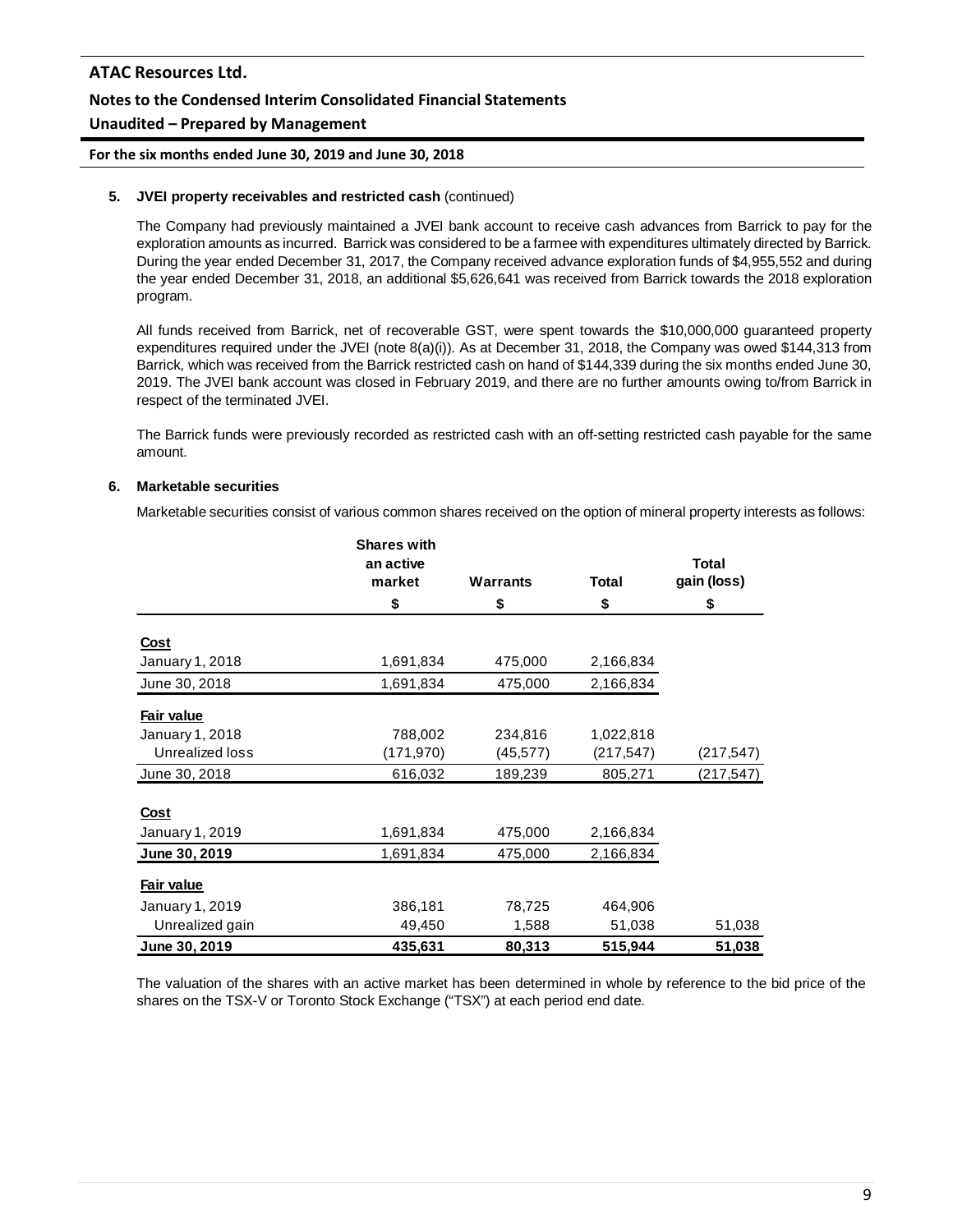### **Notes to the Condensed Interim Consolidated Financial Statements**

### **Unaudited – Prepared by Management**

**For the six months ended June 30, 2019 and June 30, 2018**

#### **7. Subsidiary information**

On July 14, 2010, two wholly-owned subsidiary companies, 0885802 B.C. Ltd. and 0885794 B.C. Ltd. were incorporated under the laws of the Province of British Columbia, Canada to facilitate the possible transfer to them of certain of the Company's mineral property interests. From incorporation to June 30, 2019, neither of the subsidiaries have had any transactions other than to issue nominal \$1 share capital to the Company. The head offices and records offices of the subsidiaries are the same as the Company, as detailed in note 1.

#### **8. Mineral property interests**

The Company's mineral property interests consist of various exploration stage properties located in the Yukon Territory, Canada. The properties have been grouped into those which are wholly-owned and those which are royalty or other interests. Properties which are in close proximity and could be developed as a single economic unit are grouped into projects.

|                                  | <b>Wholly-</b> |             |
|----------------------------------|----------------|-------------|
|                                  | owned          | Total       |
|                                  | \$             | \$          |
| January 1, 2018                  | 104,851,142    | 104,851,142 |
| Acquisitions/staking/assessments | 51,686         | 51,686      |
| Exploration and evaluation       | 2,793,725      | 2,793,725   |
| June 30, 2018                    | 107,696,553    | 107,696,553 |
|                                  |                |             |
| January 1, 2019                  | 111,907,084    | 111,907,084 |
| Acquisitions/staking/assessments | 60,753         | 60,753      |
| Exploration and evaluation       | 1,091,703      | 1,091,703   |
| Impairments                      | (20, 272)      | (20, 272)   |
| June 30, 2019                    | 113,039,268    | 113.039.268 |

Changes in the project carrying amounts for the six months ended June 30, 2018 and June 30, 2019 are summarized as follows:

| Six months ended June 30, 2018                                 |                          |                                                       |                                               |                               |  |  |
|----------------------------------------------------------------|--------------------------|-------------------------------------------------------|-----------------------------------------------|-------------------------------|--|--|
|                                                                | January 1,<br>2018<br>\$ | <b>Acquisitions</b><br>/staking/<br>assessments<br>\$ | <b>Exploration</b><br>and<br>evaluation<br>\$ | <b>June 30,</b><br>2018<br>\$ |  |  |
| <b>Wholly-owned</b><br>projects<br>Rackla Gold Property<br>(1) |                          |                                                       |                                               |                               |  |  |
| - Osiris and Orion<br>- Rau                                    | 68,420,525<br>36,048,583 | 32,701<br>17,629                                      | 2,522,970<br>257,180                          | 70,976,196<br>36,323,392      |  |  |
|                                                                | 104,469,108              | 50,330                                                | 2,780,150                                     | 107,299,588                   |  |  |
| Connaught                                                      | 148.300                  | 1,356                                                 | 6,311                                         | 155,967                       |  |  |
| <b>Idaho Creek</b>                                             | 19,490                   |                                                       |                                               | 19,490                        |  |  |
| Panorama                                                       | 16,110                   |                                                       |                                               | 16,110                        |  |  |
| Rosy                                                           | 198,134                  |                                                       | 7,264                                         | 205,398                       |  |  |
| Total                                                          | 104,851,142              | 51,686                                                | 2,793,725                                     | 107,696,553                   |  |  |

(1) Excludes any expenditures on the Orion project incurred by Barrick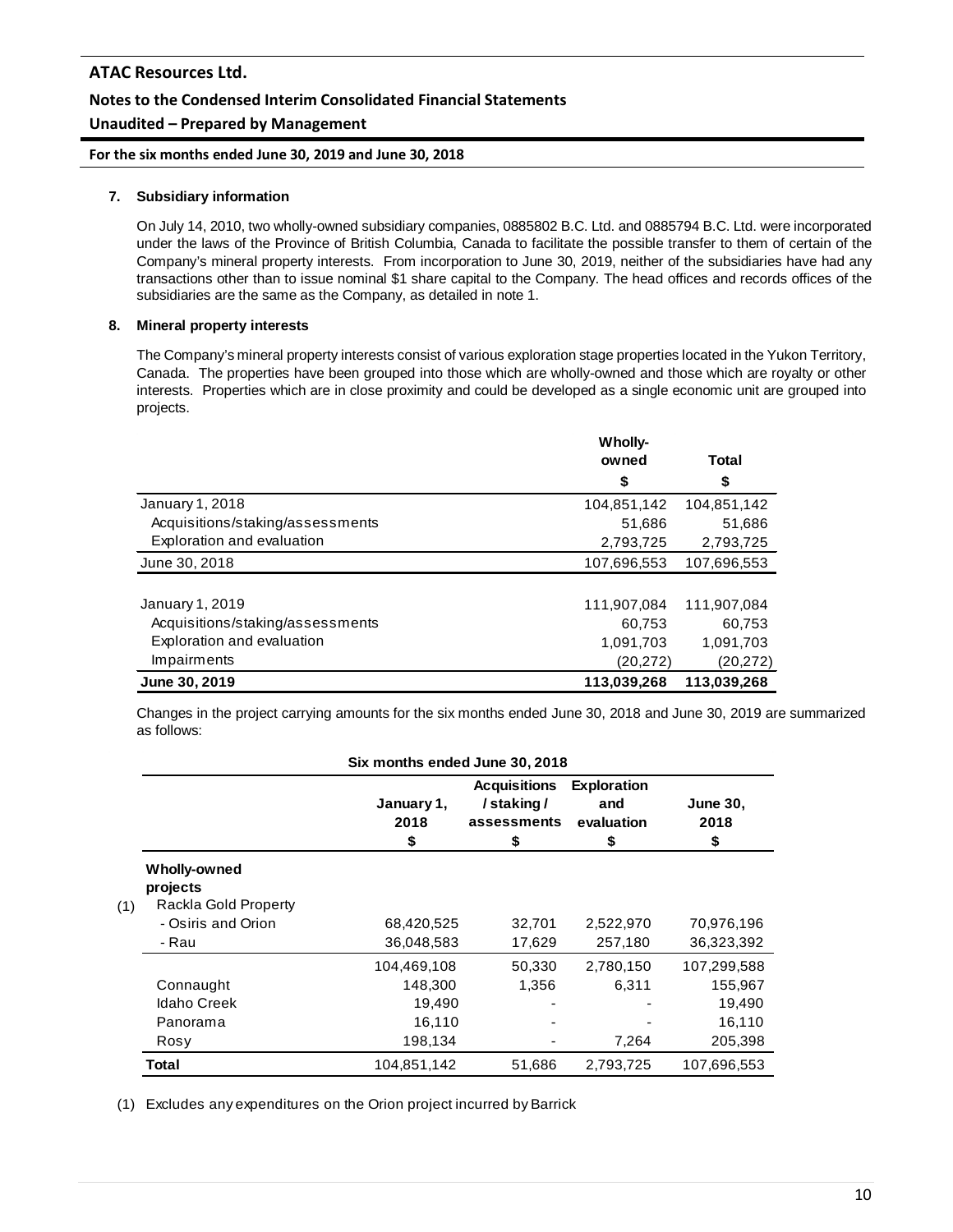## **Notes to the Condensed Interim Consolidated Financial Statements**

# **Unaudited – Prepared by Management**

**For the six months ended June 30, 2019 and June 30, 2018**

### **8. Mineral property interests** (continued)

Exploration and evaluation expenditures on the projects consisted of the following:

|                                                 | Osiris    | Rau     | <b>Others</b> | Total     |
|-------------------------------------------------|-----------|---------|---------------|-----------|
| Six months ended June 30, 2018                  | \$        | \$      | \$            | \$        |
|                                                 |           |         |               |           |
| Assays                                          | 45.606    | 5.217   | 403           | 51,226    |
| Drilling                                        | 378,397   |         |               | 378,397   |
| Field                                           | 278.949   | 23,270  | 72            | 302.291   |
| Helicopter and fixed wing                       | 571.877   | 71.947  |               | 643.824   |
| Labour                                          | 659.290   | 71.362  | 12,863        | 743.515   |
| Resource, engineering and environmental studies | 148.926   | 60,856  |               | 209.782   |
| Surveys and consulting                          | 146,312   | 12,301  |               | 158,613   |
| Travel and accommodation                        | 293,613   | 12.227  | 237           | 306,077   |
| Total                                           | 2,522,970 | 257,180 | 13.575        | 2,793,725 |

|                      |                          | Six months ended June 30, 2019                       |                                        |                         |                               |
|----------------------|--------------------------|------------------------------------------------------|----------------------------------------|-------------------------|-------------------------------|
|                      | January 1,<br>2019<br>\$ | <b>Acquisitions</b><br>/staking/<br>assessments<br>S | Exploration<br>and<br>evaluation<br>\$ | <b>Impairments</b><br>S | <b>June 30,</b><br>2019<br>\$ |
| Wholly-owned         |                          |                                                      |                                        |                         |                               |
| projects             |                          |                                                      |                                        |                         |                               |
| Rackla Gold Property |                          |                                                      |                                        |                         |                               |
| - Osiris and Orion   | 74,960,121               | 39,942                                               | 179,386                                |                         | 75,179,449                    |
| - Rau                | 36,512,210               | 16,730                                               | 902,653                                |                         | 37,431,593                    |
|                      | 111,472,331              | 56,672                                               | 1,082,039                              | ٠                       | 112,611,042                   |
| Connaught            | 190,130                  |                                                      | 5,788                                  |                         | 195,918                       |
| <b>Idaho Creek</b>   | 19,548                   |                                                      | 3,674                                  |                         | 23,222                        |
| Panorama             | 16,110                   | 4,081                                                | 81                                     | (20, 272)               |                               |
| Rosy                 | 208,965                  |                                                      | 121                                    |                         | 209,086                       |
| Total                | 111,907,084              | 60,753                                               | 1,091,703                              | (20, 272)               | 113,039,268                   |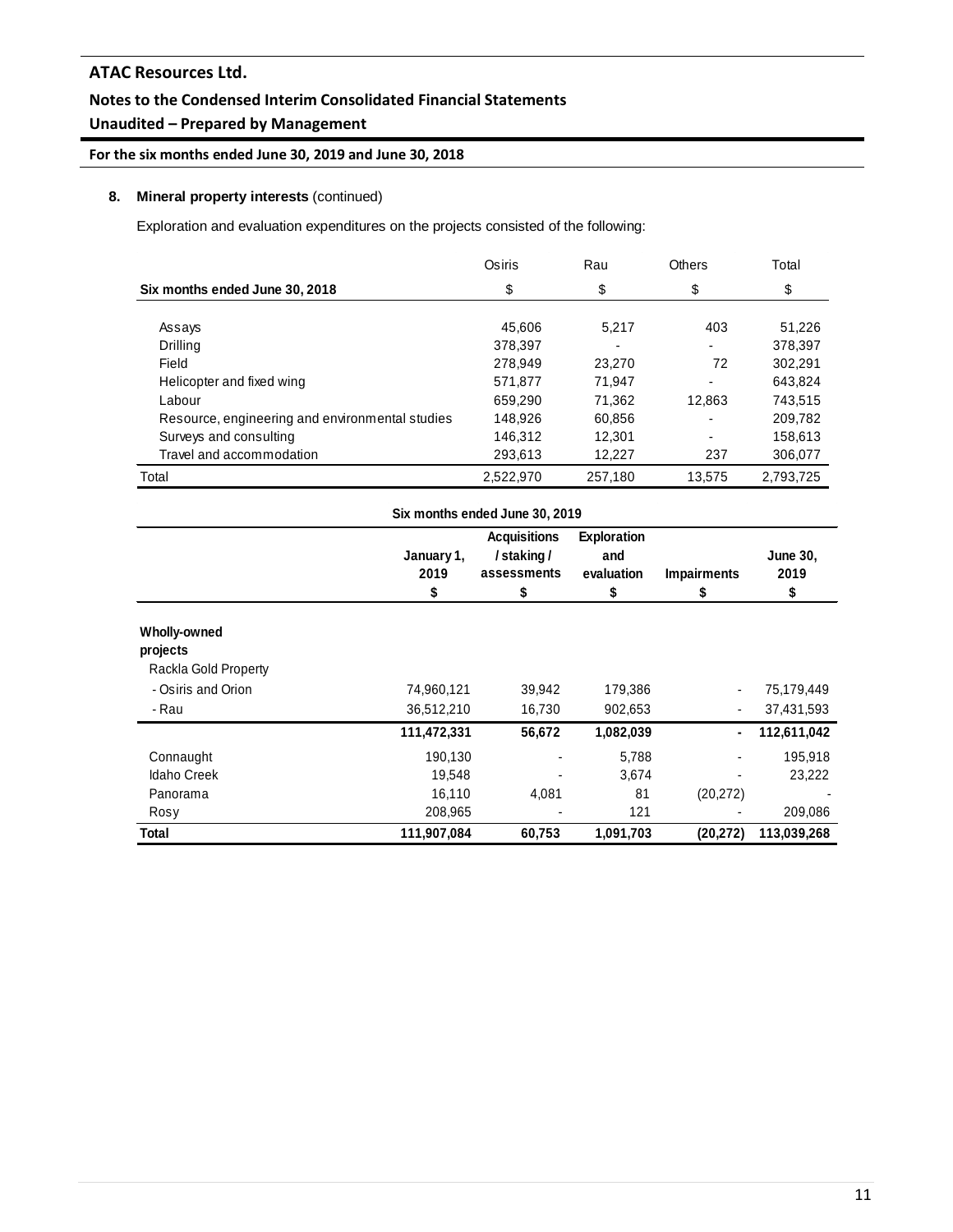### **Notes to the Condensed Interim Consolidated Financial Statements**

### **Unaudited – Prepared by Management**

#### **For the six months ended June 30, 2019 and June 30, 2018**

#### **8. Mineral property interests** (continued)

Exploration and evaluation expenditures on the projects consisted of the following:

|                                                          | Osiris  | Rau     | <b>Others</b> | Total     |
|----------------------------------------------------------|---------|---------|---------------|-----------|
| Six months ended June 30, 2019                           | \$      | \$      | \$            | \$        |
|                                                          |         |         |               |           |
| Assays                                                   | 45,655  | 13,359  |               | 59,014    |
| Depreciation (note 10)                                   | 2,000   | 2,000   |               | 4,000     |
| <b>Drilling</b>                                          |         | 92.215  |               | 92.215    |
| Field                                                    | 18,103  | 107,265 | 621           | 125,989   |
| Helicopter and fixed wing                                | 7,154   | 186,029 |               | 193,183   |
| Labour                                                   | 66,883  | 339,571 | 14,832        | 421,286   |
| Resource, engineering and enviromental studies           |         | 1,443   |               | 1,443     |
| Surveys and consulting                                   | 36,391  | 87,891  |               | 124,282   |
| Travel and accommodation                                 | 3,200   | 72,880  |               | 76,080    |
|                                                          | 179,386 | 902,653 | 15,453        | 1,097,492 |
| Less: Yukon mineral exploration grant (note $8(a)(ii)$ ) |         |         | (5,789)       | (5,789)   |
| Total                                                    | 179,386 | 902,653 | 9,664         | 1,091,703 |

#### **(a) Wholly-owned projects**

The Company's wholly owned projects are comprised of the rights to explore various mineral claims located in the Yukon Territory, which are at various stages of exploration. They are not subject to any option or sale agreements, except as noted below.

### **(i) Rackla Gold property**

The Rackla Gold property consists of a 100% interest in the various mineral properties located in the Mayo Mining District, Yukon Territory. Cash and common shares totaling \$165,600 have been received under previous Rackla Gold property option agreements.

The Rackla Gold property has been divided into three separate projects, being the Rau project, which hosts the Tiger Gold deposit, and the Osiris and Orion projects, which were previously described as the Nadaleen property.

The Osiris project hosts Carlin-type gold mineralization and continues to be explored by the Company.

The Orion project was previously subject to a JVEI with Barrick (note 5). Under the JVEI, Barrick had the right to acquire a 70% interest in the Company's Orion project, which forms the central part of the Company's Rackla Gold Property, for an aggregate of \$55,000,000 in exploration expenditures.

For a 60% interest, the following exploration expenditures were required:

- \$10,000,000 on or before December 31, 2019 (guaranteed amount);
- \$10,000,000 on or before December 31, 2020; and
- \$15,000,000 on or before December 31, 2021

As at December 31, 2018, Barrick had incurred the full \$10,000,000 of the guaranteed amount, exclusive of recoverable GST. Barrick opted to terminate the JVEI on December 10, 2018 and does not retain any interest in the project.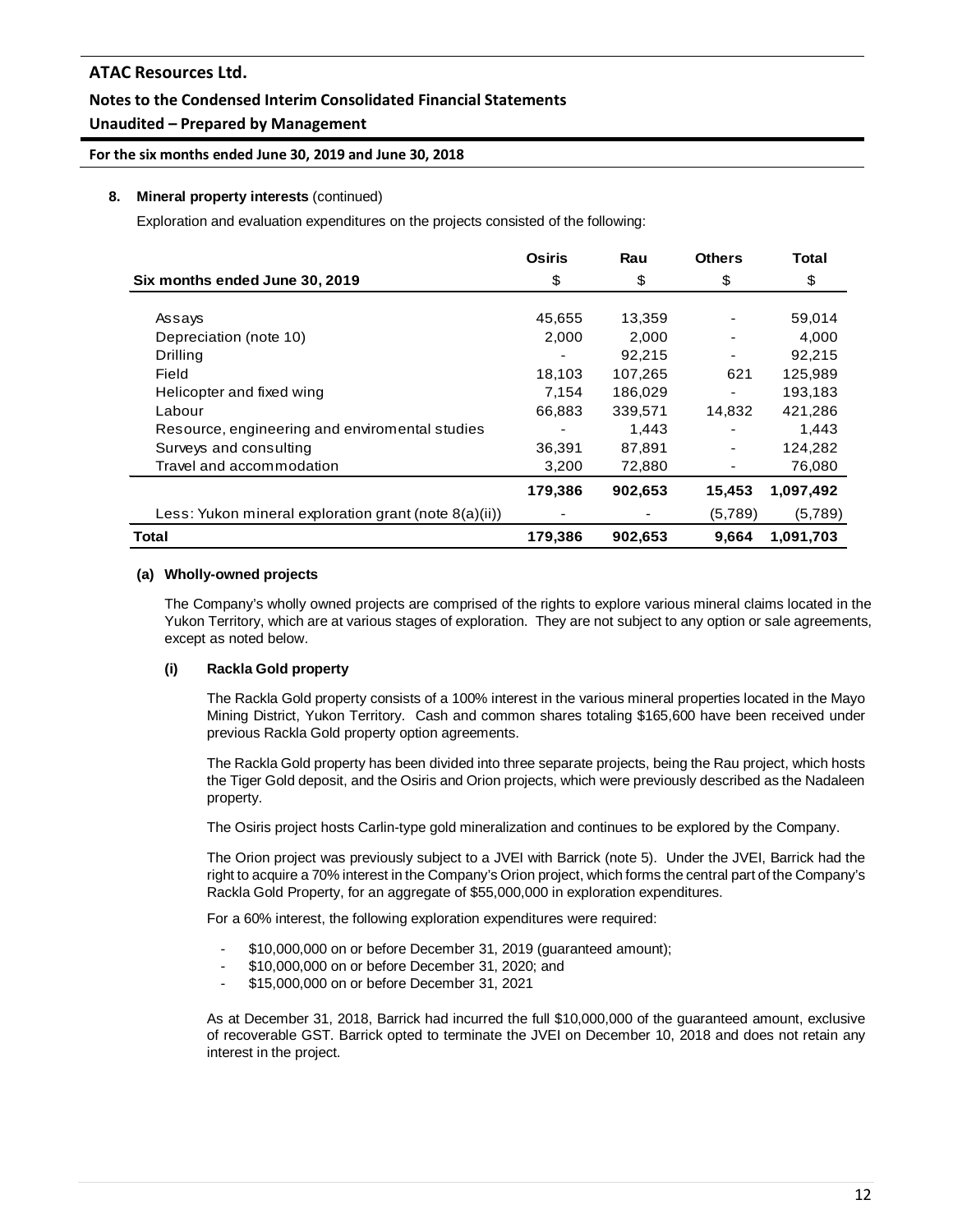### **Notes to the Condensed Interim Consolidated Financial Statements**

### **Unaudited – Prepared by Management**

#### **For the six months ended June 30, 2019 and June 30, 2018**

#### **8. Mineral property interests** (continued)

#### **(a) Wholly-owned projects** (continued)

#### **(ii) Connaught project**

The Connaught project consists of a 100% interest in the CN, NC, OM and TN mineral claims located in the Dawson Mining District, Yukon Territory.

Cash and common shares totaling \$252,500 were received in 2009 for a 50% sale of the project, which was repurchased in 2012 by issuing common shares having a value of \$182,250.

The TN claims were acquired in August 2018 through the issuance of 60,000 common shares with a fair value of \$30,000. The vendor retains a 1% NSR on the claims.

The Company has been approved to receive financial assistance from the Yukon Government on its Connaught claims, which will reimburse the Company for one-half of its 2019 qualified exploration expenditures on the claims, to a maximum of \$40,000. The Company has accrued \$5,789 of the expected assistance, which has been recorded as a reduction of current year exploration expenditures.

#### **(iii) Idaho Creek project**

The Idaho Creek project consists of a 100% interest in the Idaho mineral claims located in the Whitehorse Mining District, Yukon Territory.

Cash and common shares totaling \$269,413 have been received under previous option agreements.

#### **(iv) Panorama project**

The Panorama project consisted of a 100% interest in the Aussie mineral claims located in the Dawson Mining District, Yukon Territory. Cash and common shares totaling \$328,400 have been received under previous option agreements.

During the six months ended June 30, 2019, the claims were returned to the original owners and all accumulated costs written off.

### **(v) Rosy project**

The Rosy project consists of a 100% interest in the Rosy and Sam mineral claims located in the Whitehorse Mining District, Yukon Territory.

Cash and common shares totaling \$167,000 have been received under previous option agreements.

#### **(b) Other interests**

#### **Royalty interests**

The Company has a 1% NSR on the Golden Revenue, Nitro, Seymour and Dawson Gold properties located in the Dawson and Whitehorse Mining Districts, Yukon Territory.

### **9. Reclamation deposit**

The reclamation deposit is comprised of a cashable guaranteed investment certificate with a one-year term. It is pledged to the Yukon Government to ensure specified properties are properly restored after exploration. Management has determined that the Company has no material reclamation work related to the properties requiring the deposit.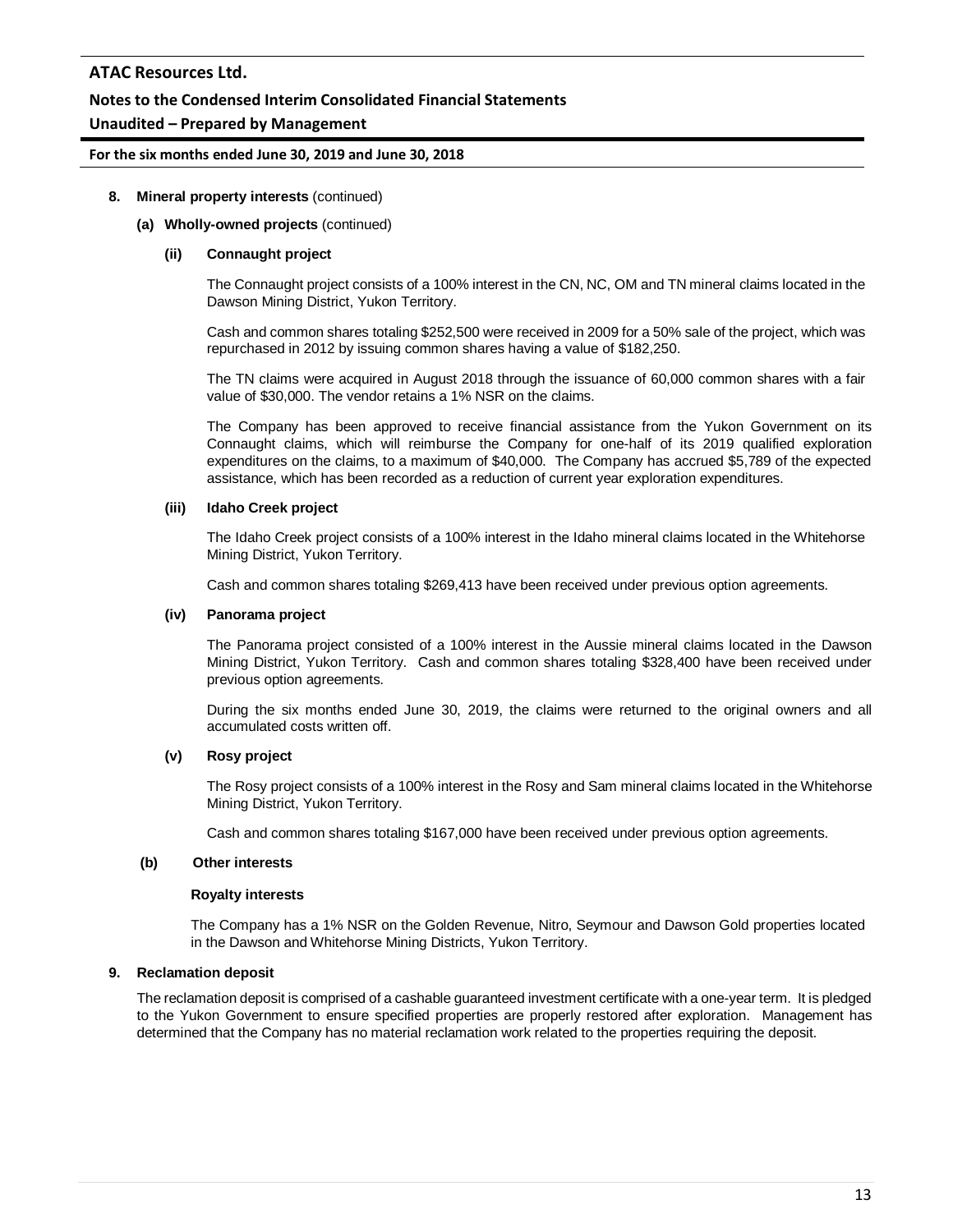### **Notes to the Condensed Interim Consolidated Financial Statements**

### **Unaudited – Prepared by Management**

**For the six months ended June 30, 2019 and June 30, 2018**

#### **10. Equipment**

|                                                      | <b>Exploration</b> | Total          |
|------------------------------------------------------|--------------------|----------------|
|                                                      | equipment<br>\$    | \$             |
|                                                      |                    |                |
| <b>Cost</b><br>January 1, 2018 and December 31, 2018 |                    |                |
| <b>Accumulated depreciation</b>                      |                    |                |
| January 1, 2018 and December 31, 2018                |                    |                |
| Cost                                                 |                    |                |
| January 1, 2019                                      |                    |                |
| Additions                                            | 160,000            | 160,000        |
| <u>June 30, 2019</u>                                 | 160,000            | <u>160,000</u> |
| <b>Accumulated depreciation</b>                      |                    |                |
| January 1, 2019                                      |                    |                |
| Depreciation                                         | 4,000              | 4,000          |
| June 30, 2019                                        | 4,000              | 4,000          |
| Net book value                                       |                    |                |
| December 31, 2018                                    |                    |                |
| June 30, 2019                                        | 156,000            | 156,000        |

Depreciation is capitalized to the Company's exploration properties (note 8), as it is used exclusively for the Company's exploration efforts. During the six months ended June 30, 2019, the Company capitalized \$4,000 in depreciation charges (2018 - \$nil) to exploration properties.

#### **11. Share capital**

The authorized share capital of the Company consists of unlimited common shares without par value, and unlimited Class "A" preferred shares with a par value of \$1.00 each. All issued shares are fully paid.

#### **Transactions for the issue of share capital during the six months ended June 30, 2019:**

**(a)** On March 22, 2019, the Company completed a flow-through private placement consisting of the issue of 10,507,143 flow-through units at a price of \$0.35 each for gross proceeds of \$3,677,500. Each unit consists of one flow-through common share and one-half of a share purchase warrant, with each whole warrant being exercisable into a non-flow-through common share at an exercise price of \$0.425 until March 22, 2021.

The flow-through share units were issued at a premium to the trading value of the Company's common shares, which is a reflection of the value of the income tax write-offs that the Company will renounce to the flow-through shareholders. The premium was determined to be \$1,155,786 and has been recorded as a reduction of share capital. An equivalent flow-through share premium liability has been recorded, which will be reversed pro-rata as the required exploration expenditures are incurred (see note 17). No value was allocated to the warrant component of the unit.

Finders' fees totaling \$149,108 were incurred in respect of the placement, including the issue of 382,500 finders' warrants having a fair value of \$15,200. Legal and filing fees amounted to \$46,262 and have been recorded as a share issue cost and deducted from share capital net of deferred income tax benefits of \$48,646.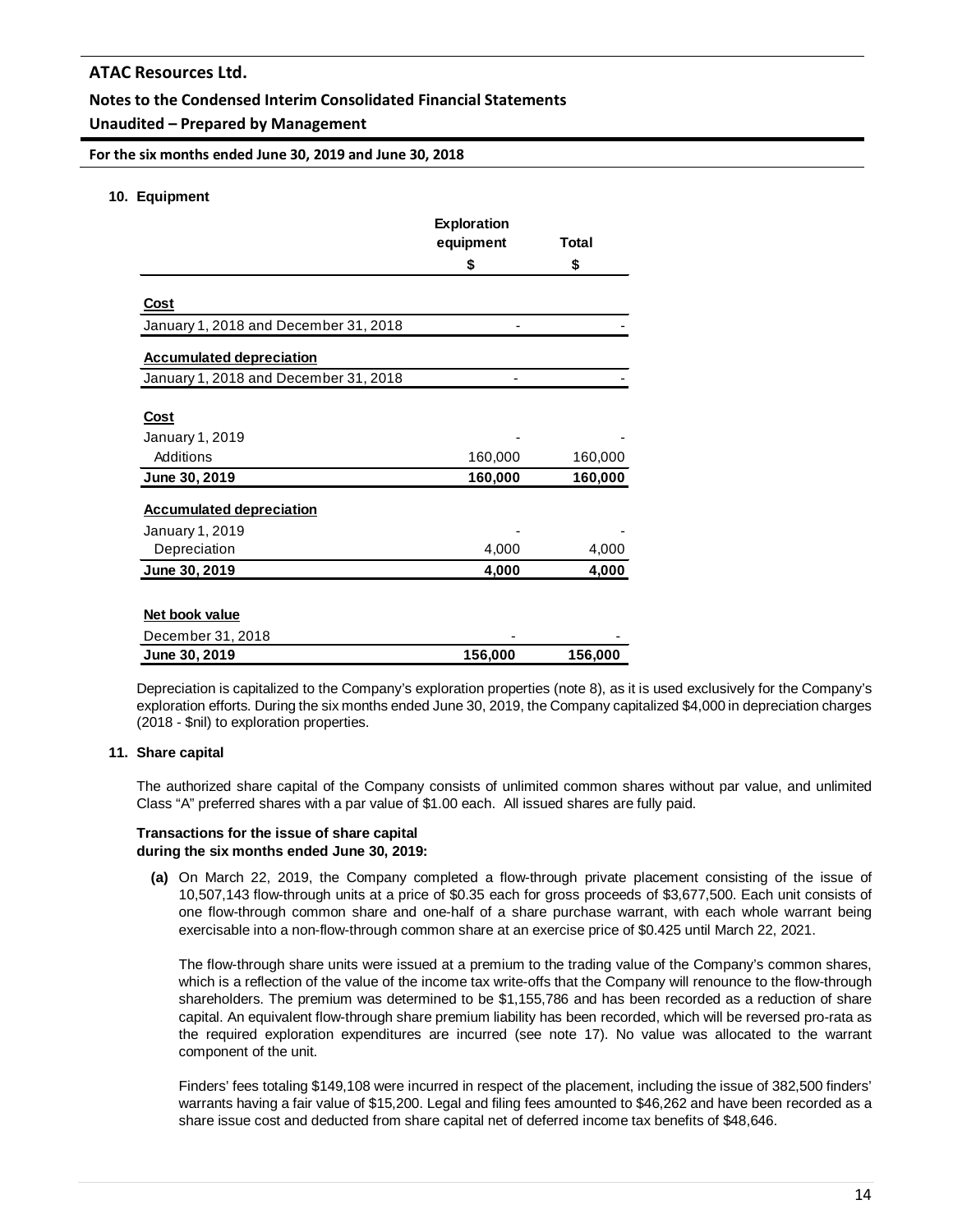### **Notes to the Condensed Interim Consolidated Financial Statements**

### **Unaudited – Prepared by Management**

**For the six months ended June 30, 2019 and June 30, 2018**

#### **11. Share capital** (continued)

#### **Transactions for the issue of share capital during the six months ended June 30, 2018:**

- **(b)** The Company issued 50,000 common shares on the exercise of options for proceeds of \$15,500. In addition, \$9,448 representing the fair value of the options on initial vesting as re-allocated from contributed surplus to share capital.
- **(c)** On May 25, 2018, the Company completed a flow-through private placement consisting of the issue of 7,556,700 flow-through common shares at a price of \$0.60 each for gross proceeds of \$4,534,020. The flow-through shares were issued at a premium to the trading value of the Company's common shares, which is a reflection of the value of the income tax write-offs that the Company renounced to the flow-through shareholders. The premium was determined to be \$151,134 and was recorded as a reduction of share capital. An equivalent flow-through share premium liability was recorded, which was reversed pro-rata as the required exploration expenditures were completed (see note 17).

Finders' fees totaling \$328,885 were incurred in respect of the placement, including the issue of 437,441 finders' warrants having a fair value of \$61,500. Legal and filing fees amounted to \$37,670 and were included with the finders' fees and recorded as a share issue cost and deducted from share capital net of deferred income tax benefits of \$82,365.

### **Common share rights**

The Company has a "Rights Plan" under which one right is issued for each issued and outstanding common share of the Company. Each right entitles the holder to purchase from the Company one common share at a price equal to onehalf the market price for each common share of the Company, subject to certain anti-dilutive adjustments. The rights are exercisable only if the Company receives an unacceptable take-over bid as defined in the Rights Plan. The current Rights Plan was replaced with a new Rights Plan at the May 2017 annual shareholders' meeting and will remain in effect until the annual shareholders' meeting in 2020. As at June 30, 2019, there were 158,035,720 rights outstanding (December 31, 2018 – 147,528,577).

### **Stock options**

The Company has an incentive stock option plan (the "Plan"), under which the maximum number of stock options issued cannot exceed 10% of the Company's currently issued and outstanding common shares. The exercise period for any options granted under the Plan cannot exceed ten years. The exercise price of options granted under the Plan cannot be less than the "discounted market price" of the common shares (defined as the last closing market price of the Company's common shares immediately preceding the issuance of a news release announcing the granting of the options, less a discount of from 15% to 25%), unless otherwise agreed to by the Company and accepted by the TSX-V.

A participant who is not a consultant conducting investor relations activities, who is granted an option under the plan with exercise prices at or above "Market Price" will have their options vest immediately, unless otherwise determined by the Board of Directors. A participant who is granted an option under the plan with exercise prices below "Market Price" will become vested with the right to exercise one-sixth of the option upon conclusion of every three months subsequent to the grant date. A participant who is a consultant conducting investor relations activities who is granted options under the plan will become vested with the right to exercise one-quarter of the options upon conclusion of every three months subsequent to the grant date.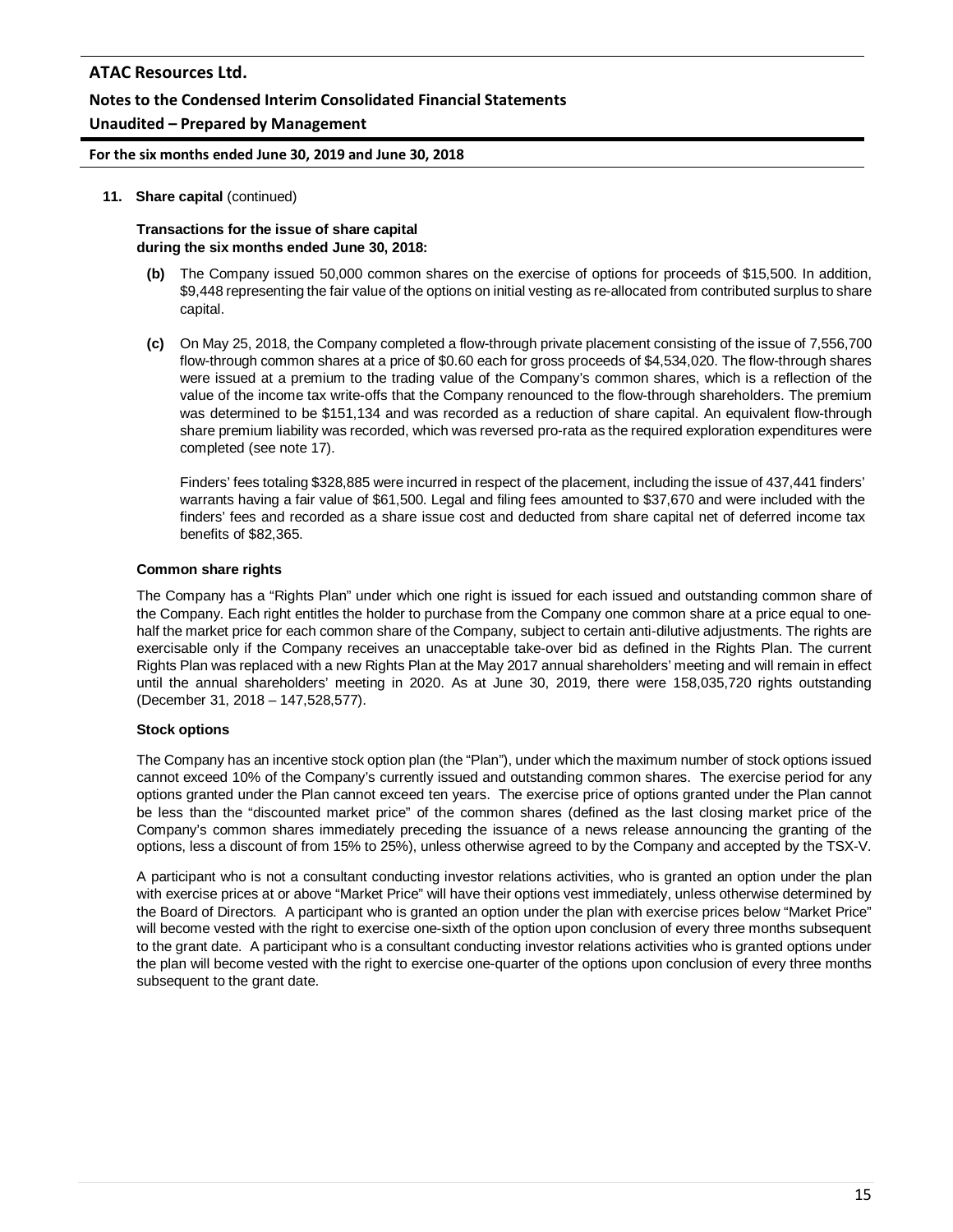#### **Notes to the Condensed Interim Consolidated Financial Statements**

### **Unaudited – Prepared by Management**

#### **For the six months ended June 30, 2019 and June 30, 2018**

#### **11. Share capital** (continued)

#### **Stock options** (continued)

A summary of the status of the Company's stock options as at June 30, 2019 and December 31, 2018 and changes during the period/year then ended is as follows:

|                                               | Period ended<br>June 30, 2019 |                                    | Year ended<br>December 31, 2018 |                                    |
|-----------------------------------------------|-------------------------------|------------------------------------|---------------------------------|------------------------------------|
|                                               | Options                       | Weighted average<br>exercise price | Options                         | Weighted average<br>exercise price |
|                                               | #                             | \$                                 | #                               | \$                                 |
| Options outstanding, beginning of period/year | 12,050,000                    | 0.57                               | 11,170,000                      | 0.79                               |
| Granted                                       | 2,680,000                     | 0.30                               | 3,415,000                       | 0.55                               |
| Exercised                                     |                               |                                    | (50,000)                        | 0.31                               |
| Expired/cancelled                             | (2, 132, 500)                 | 0.72                               | (2,485,000)                     | 1.51                               |
| Options outstanding, end of period/year       | 12,597,500                    | 0.49                               | 12.050.000                      | 0.57                               |

As at June 30, 2019, the Company has stock options outstanding and exercisable as follows:

|     | Options<br>outstanding<br># | Options<br>exercisable<br># | Exercise<br>price<br>\$ | Expiry date      |
|-----|-----------------------------|-----------------------------|-------------------------|------------------|
| (1) | 1,500,000                   | 1,500,000                   | 0.75                    | January 23, 2020 |
| (2) | 1,952,500                   | 1,952,500                   | 0.31                    | January 21, 2021 |
|     | 250,000                     | 250,000                     | 0.76                    | June 7, 2021     |
| (3) | 2,875,000                   | 2,875,000                   | 0.55                    | May 26, 2022     |
|     | 3,165,000                   | 3,165,000                   | 0.55                    | February 1, 2023 |
|     | 250,000                     | 250,000                     | 0.53                    | March 1, 2023    |
| (4) | 2,605,000                   | 651,250                     | 0.30                    | February 4, 2024 |
|     | 12,597,500                  | 10,643,750                  |                         |                  |

(1) 50,000 of these options were subsequently cancelled<br>(2) 35,000 of these options were subsequently cancelled

(2) 35,000 of these options were subsequently cancelled<br>(3) 35,000 of these options were subsequently cancelled

(3) 35,000 of these options were subsequently cancelled<br>
(4) 40,000 of these options were subsequently cancelled

40,000 of these options were subsequently cancelled

The following table summarizes information about the stock options outstanding at June 30, 2019:

| Range of      |            | Weighted average | Weighted average |
|---------------|------------|------------------|------------------|
| prices        | Options    | remaining life   | exercise price   |
| \$            | #          | (years)          |                  |
| $0.30 - 0.31$ | 4,557,500  | 3.30             | 0.30             |
| $0.53 - 0.55$ | 6,290,000  | 3.28             | 0.55             |
| $0.75 - 0.76$ | 1,750,000  | 0.76             | 0.75             |
|               | 12,597,500 | 2.94             | 0.49             |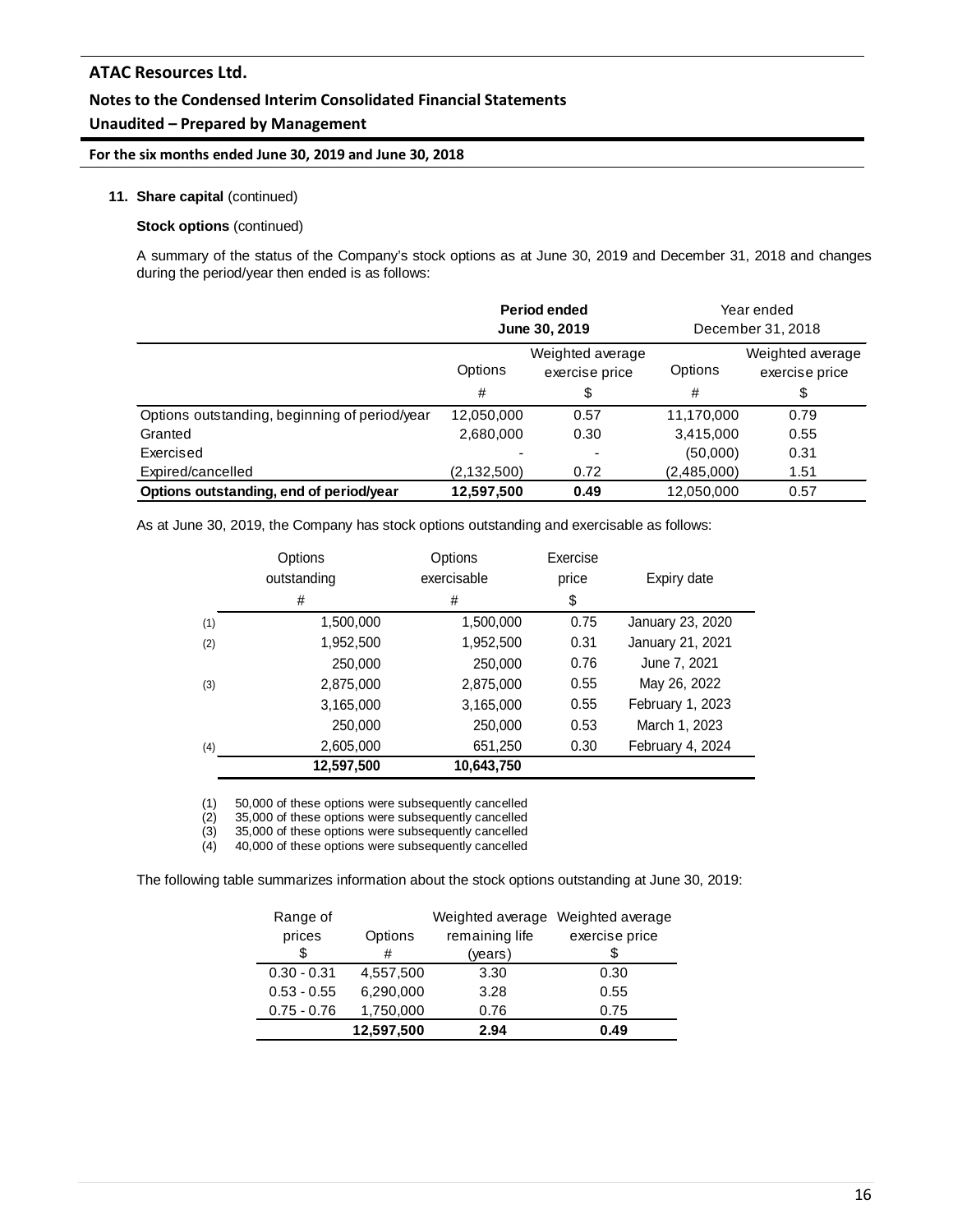# **ATAC Resources Ltd. Notes to the Condensed Interim Consolidated Financial Statements Unaudited – Prepared by Management**

#### **For the six months ended June 30, 2019 and June 30, 2018**

#### **11. Share capital** (continued)

#### **Stock options** (continued)

During the six months ended June 30, 2019, 2,680,000 stock options (2018 – 3,415,000) were granted to Officers, Directors, related company employees and consultants. The Company has recorded the fair value of all options granted using the Black-Scholes option pricing model. Share-based payment costs were calculated using the following weighted average assumptions: expected life of options - five years (2018 – five years), stock price volatility – 71.98% (2018 – 78.61%), no dividend yield (2018 – none), and a risk-free interest rate yield – 1.84% (2018 – 2.12%). The fair value is particularly impacted by the Company's stock price volatility, determined using data from the previous five years.

Using the above assumptions, the fair value weighted average of options granted during the six months ended June 30, 2019, was \$0.18 per option (2018 – \$0.34), for a total of \$480,948 (2018 - \$1,146,541). The total share-based payment expense for the six months ended June 30, 2019 was \$315,142 (2018 - \$806,049), which is presented as an operating expense, and includes only options that vested during the periods.

During the six months ended June 30, 2019, 1,905,000 options (2018 – 1,830,000) expired unexercised. As a result, the original share-based payments expense of \$951,808 (2018 – \$2,427,036) was reversed from contributed surplus and credited to deficit.

During the six months ended June 30, 2019, 227,500 options (2018 – 610,000) were cancelled. As a result, the original share-based payments expense of \$51,177 (2018 - \$257,928) has been reversed from contributed surplus and credited to deficit.

#### **Warrants**

As an incentive to complete private placements the Company may issue units which include common shares and common share purchase warrants. Using the residual value method, the Company determines whether a value should be allocated to the warrants attached to the units sold in completed private placements.

Finders' warrants may be issued as a private placement share issue cost and are valued using the Black-Scholes option pricing model. During the six months ended June 30, 2019, the Company issued 5,253,572 warrants to subscribers to the flow-through financing completed (note 11(a)).

In addition, 382,500 finders' warrants were issued in connection with the financing. The value of the finders' warrants was determined to be \$15,200 using the Black-Scholes option pricing model with the following weighted average assumptions: expected life of warrants - two years, stock price volatility – 59.66%, no dividend yield, and a risk-free interest rate yield – 1.47%.

During the six months ended June 30, 2019, 437,441 finders' warrants (2018 – none) expired unexercised. As a result, the original fair value of \$61,500 (2018 - \$nil) has been reversed from contributed surplus and credited to share capital.

A summary of the status of the Company's warrants as at June 30, 2019 and December 31, 2018 and changes during the period/year then ended is as follows:

|                                                | Period ended<br>June 30, 2019 |                                    |          | Year ended<br>December 31, 2018    |
|------------------------------------------------|-------------------------------|------------------------------------|----------|------------------------------------|
|                                                | Warrants                      | Weighted average<br>exercise price | Warrants | Weighted average<br>exercise price |
|                                                | #                             | \$                                 | #        | \$                                 |
| Warrants outstanding, beginning of period/year | 437.441                       | 0.60                               |          |                                    |
| <b>Issued</b>                                  | 5,636,072                     | 0.425                              | 437.441  | 0.60                               |
| Expired                                        | (437,441)                     | 0.60                               |          |                                    |
| Warrants outstanding, end of period/year       | 5,636,072                     | 0.425                              | 437.441  | 0.60                               |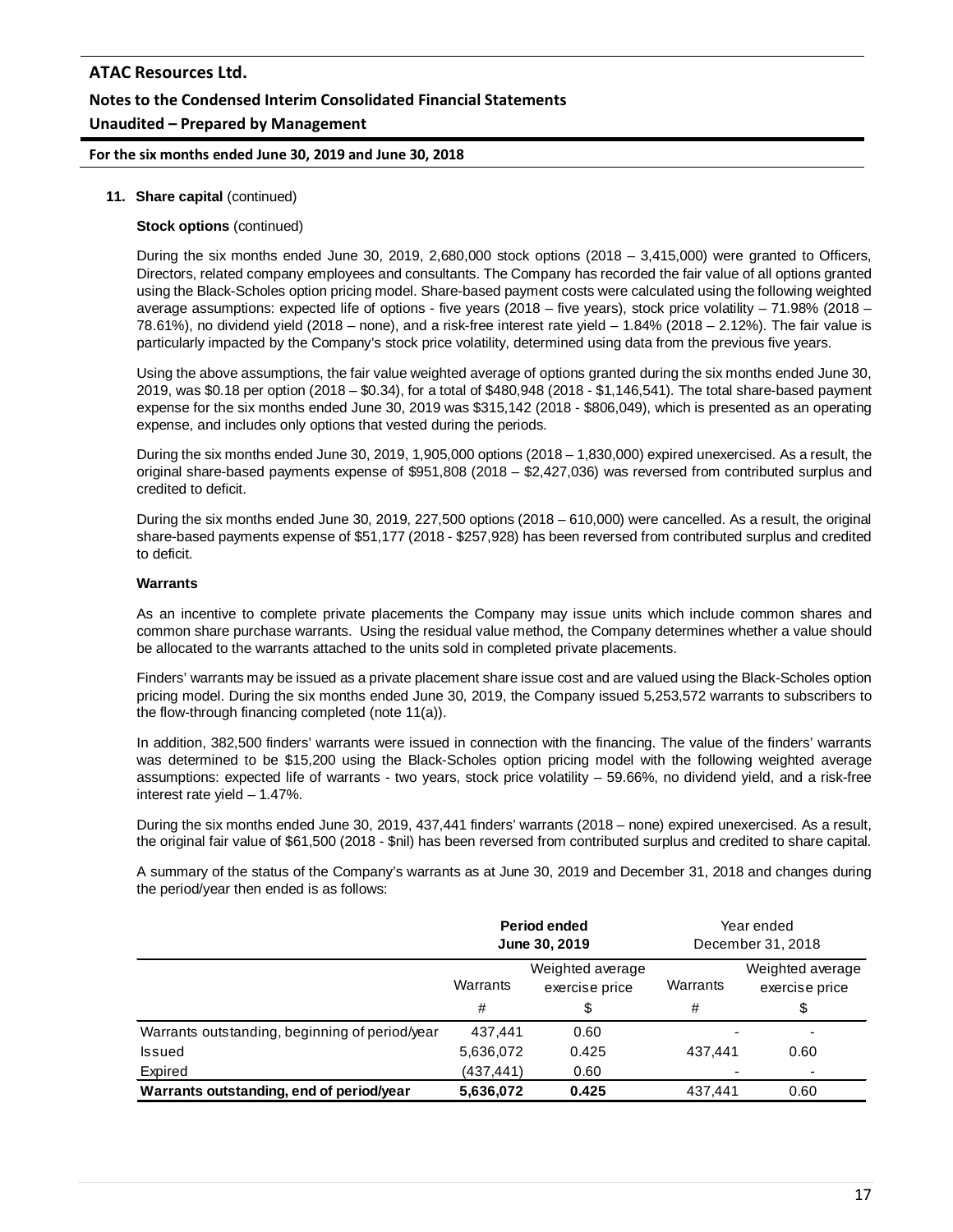# **Notes to the Condensed Interim Consolidated Financial Statements**

# **Unaudited – Prepared by Management**

#### **For the six months ended June 30, 2019 and June 30, 2018**

#### **11. Share capital** (continued)

**Warrants** (continued)

As at June 30, 2019, the Company has warrants outstanding and exercisable as follows:

| Warrants<br>outstanding<br># | Warrants<br>exercisable<br># | Exercise<br>price<br>S | Expiry date    |
|------------------------------|------------------------------|------------------------|----------------|
| 5,253,572                    | 5,253,572                    | 0.425                  | March 22, 2021 |
| 382,500<br>5,636,072         | 382.500<br>5,636,072         | 0.425                  | March 22, 2021 |

#### **Contributed surplus**

Contributed surplus includes the accumulated fair value of stock options recognized as share-based payments and the fair value of finders' warrants issued on private placements completed. Contributed surplus is increased by the fair value of these items on vesting and is reduced by corresponding amounts when the options or warrants expire or are exercised or cancelled.

#### **12. Loss per share**

The calculation of basic and diluted loss per share for the six months ended June 30, 2019 was based on the loss of \$496,340 (2018 – \$1,933,404) and a weighted average number of common shares outstanding of 153,333,628 (2018 – 141,407,961).

All stock options and warrants were excluded from the diluted weighted average number of shares calculation, as their effect would have been anti-dilutive.

#### **13. Related party payables and transactions**

A number of key management personnel and Directors hold positions in other entities that result in them having control or significant influence over the financial or operating policies of those entities. There were no loans to key management personnel or Directors, or entities over which they have control or significant influence during the six months ended June 30, 2019 or June 30, 2018.

Graham Downs, the Company's President and CEO and Matthew Keevil, the Company's Vice-president of Corporate Affairs, receive monthly salaries and incentive stock options. All other key management personnel and Directors receive no salaries, non-cash benefits (other than incentive stock options), or other remuneration directly from the Company, other than noted below, and there are no employment contracts with them that cannot be terminated without penalty on thirty days advance notice. Key management personnel and Directors participate in the Company's stock option plan.

During the six months ended June 30, 2019, 1,750,000 stock options  $(2018 - 2,850,000)$  were granted to key management personnel and Directors having a fair value on issue of \$314,052 (2018 - \$1,040,691). The options granted are exercisable at \$0.30 until February 4, 2024 (2018 – exercisable at \$0.55 and \$0.53 until February 1, 2023 and March 1, 2023), and vest over a one-year period ending February 4, 2020 (2018 – vest over one-year periods ending February 1, 2019 and March 1, 2019).

During the six months ended June 30, 2019, 1,150,000 management personnel and Director stock options having a fair value on issue of \$574,582 expired unexercised. During the six months ended June 30, 2018, 1,600,000 management personnel and Director stock options having a fair value on issue of \$2,152,287 were surrendered and cancelled.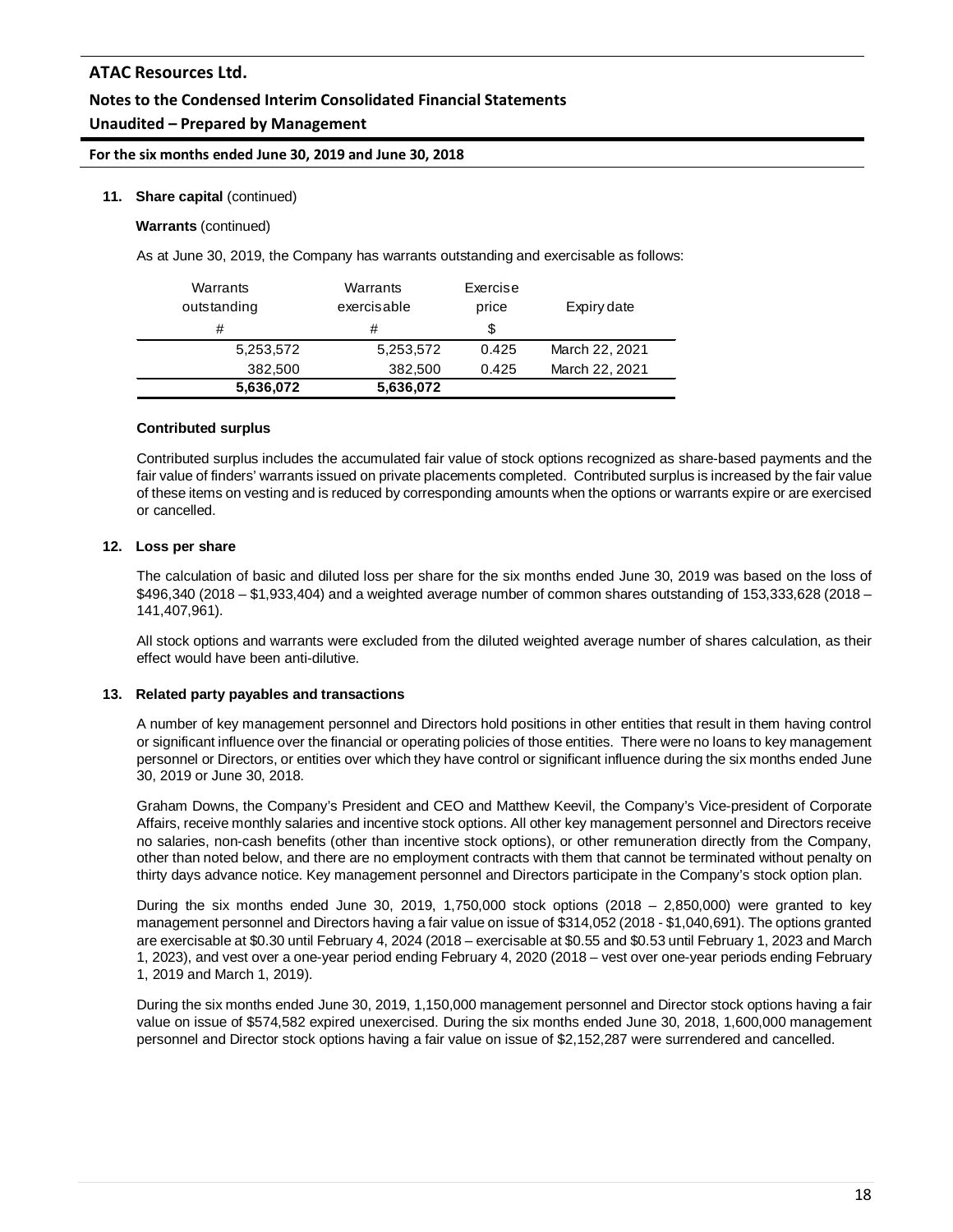#### **Notes to the Condensed Interim Consolidated Financial Statements**

#### **Unaudited – Prepared by Management**

#### **For the six months ended June 30, 2019 and June 30, 2018**

#### **13. Related party payables and transactions** (continued)

The Company transacted with the following related parties:

- **(a)** Archer Cathro is a geological consulting firm that is a related party through its management contracts, which confer significant influence over operations. Charges are for property location, acquisition, exploration, management, accounting and office rent and administration.
- **(b)** Glenn Yeadon is a Director and the Company's Secretary. He controls Glenn R. Yeadon Personal Law Corporation ("Yeadon Law Corp."), which provides the Company with legal services.
- **(c)** Larry Donaldson is the Company's CFO. He is a principal of Donaldson Brohman Martin CPA Inc. ("DBM CPA") (formerly Donaldson Grassi Chartered Professional Accountants until January 31, 2019), a firm in which he has significant influence. DBM CPA provides the Company with accounting and tax services.
- **(d)** Douglas Goss is a Director and the Company's Chairman of the Board. He controls Douglas O. Goss Professional Corporation ("D. Goss Corporation"), which provides consulting services to the Company.
- **(e)** Ian Talbot is the Company's COO. He provides the Company with management services.
- **(f)** Robert Carne is a Company Director. He controls Carvest Holdings Ltd. ("Carvest"), which provides geological consulting services to the Company.
- **(g)** Graham Downs is the Company's President and CEO. He is paid a monthly salary and benefits for his services.
- **(h)** Bruce Kenway is a Company Director and Chairman of the Audit Committee. He is a partner in Kenway Mack Slusarchuk Stewart LLP ("Kenway Mack"), which provides advisory services to the Company.
- **(i)** Matthew Keevil is the Company's Vice-president of Corporate Affairs. Effective March 1, 2018, he is paid a monthly salary and benefits for his services.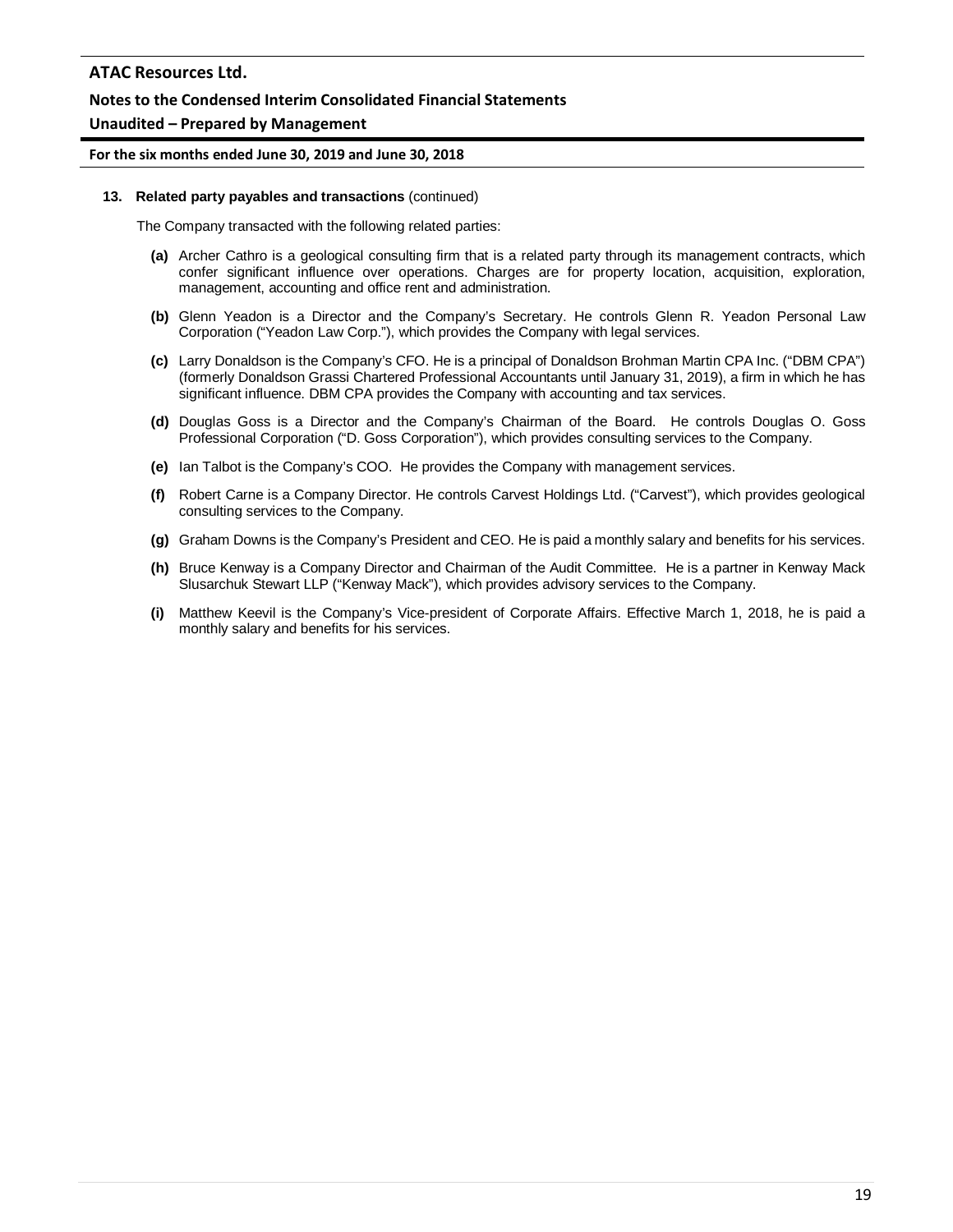### **Notes to the Condensed Interim Consolidated Financial Statements**

### **Unaudited – Prepared by Management**

#### **For the six months ended June 30, 2019 and June 30, 2018**

#### **13. Related party payables and transactions** (continued)

The aggregate value of transactions and outstanding balances with key management personnel and Directors and entities over which they have control or significant influence were as follows:

|     |                             | <b>Transactions</b><br><b>June 30.</b><br>2019<br>\$ | Transactions<br>6 months ended 6 months ended<br>June 30,<br>2018<br>\$ | <b>Balance</b><br>outstanding<br><b>June 30,</b><br>2019<br>S | <b>Balance</b><br>outstanding<br>December 31,<br>2018<br>\$ |
|-----|-----------------------------|------------------------------------------------------|-------------------------------------------------------------------------|---------------------------------------------------------------|-------------------------------------------------------------|
|     | Archer, Cathro              |                                                      |                                                                         |                                                               |                                                             |
|     | - geological services       | 521,942                                              | 966,838                                                                 | 616,676                                                       | 314,050                                                     |
|     | - office and administration | 30,596                                               | 46,154                                                                  | 43,448                                                        | 26,057                                                      |
|     |                             | 552,538                                              | 1,012,992                                                               | 660,124                                                       | 340,107                                                     |
|     | Carvest                     | 580                                                  | 2,175                                                                   |                                                               |                                                             |
| (1) | Yeadon Law Corp.            | 42,510                                               | 46,123                                                                  | 10,006                                                        | 6,484                                                       |
|     | <b>DBMCPA</b>               | 21,700                                               | 24,000                                                                  | 10,500                                                        | 18,000                                                      |
|     | D. Goss Corporation         | 21,000                                               | 21,000                                                                  |                                                               |                                                             |
|     | <b>Graham Downs</b>         | 116,601                                              | 116,419                                                                 |                                                               |                                                             |
|     | lan Talbot                  | 21,000                                               | 21,000                                                                  |                                                               |                                                             |
|     | Kenway Mack                 | 6,000                                                | 6,000                                                                   |                                                               |                                                             |
|     | Matthew Keevil              | 72,396                                               | 46,493                                                                  |                                                               |                                                             |
|     |                             | 854,325                                              | 1,296,202                                                               | 680,630                                                       | 364.591                                                     |

(1) Transactions for the six months ended June 30, 2019 include \$19,000 in share issue costs

All related party balances are unsecured and are due within thirty days without interest.

The transactions with the key management personnel and Directors are included in operating expenses as follows:

- **(a)** Consulting fees
	- Includes the consulting fees of Director, Douglas Goss, charged to the Company by D. Goss Corporation.
	- Includes the advisory services of Director, Bruce Kenway, charged to the Company by Kenway Mack.
- **(b)** Management, administration and corporate development fees
	- Includes the services of Company's COO, Ian Talbot.
	- Includes charges by Archer Cathro for administrative personnel.
- **(c)** Office rent
	- Charged by Archer Cathro.
- **(d)** Professional fees
	- Includes the legal services of the Company's Secretary, Glenn Yeadon, charged to the Company by Yeadon Law Corporation.
	- Includes the accounting services of Company's CFO, Larry Donaldson, charged to the Company by DBM CPA.

**(e)** Salaries and benefits

- Includes only the salaries and benefits of the Company's President and CEO, Graham Downs and Vicepresident of Corporate Affairs, Matthew Keevil.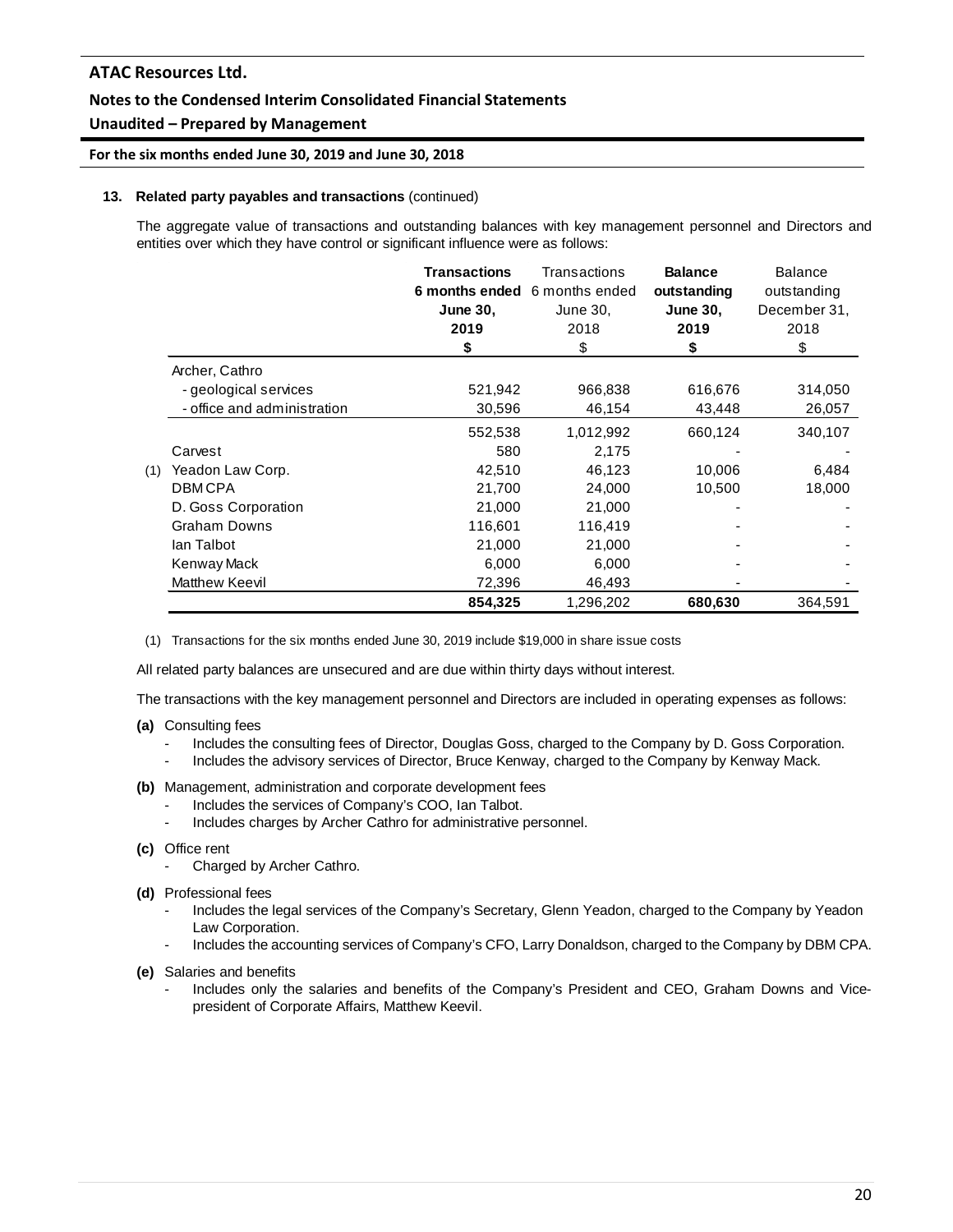# **Notes to the Condensed Interim Consolidated Financial Statements**

# **Unaudited – Prepared by Management**

**For the six months ended June 30, 2019 and June 30, 2018**

#### **14. Income Taxes**

Income tax recovery for the six months ended June 30, 2019 and June 30, 2018 varies from the amount that would be computed from applying the combined federal and provincial income tax rate to loss before income taxes as follows:

|                                                                     | <b>June 30,</b><br>2019<br>\$ | June 30,<br>2018<br>\$ |
|---------------------------------------------------------------------|-------------------------------|------------------------|
| Loss before income taxes                                            | (627,082)                     | (1,374,276)            |
| Statutory Canadian corporate tax rate                               | 27.0%                         | 27.0%                  |
| Anticipated income tax recovery                                     | 169,312                       | 371,055                |
| Change in tax resulting from:                                       |                               |                        |
| Unrecognized items for tax purposes                                 | (77,099)                      | (233, 736)             |
| Tax benefits to be renounced/renounced on flow-through expenditures | (234,900)                     | (745, 580)             |
| Flow-through premium liability reduction                            | 273,429                       | 49,133                 |
| Net deferred income tax recovery (expense)                          | 130,742                       | (559, 128)             |

The significant components of the Company's deferred income tax liability are as follows:

|                                            | <b>June 30.</b><br>2019 | December 31,<br>2018 |
|--------------------------------------------|-------------------------|----------------------|
|                                            | \$                      | \$                   |
| Unrealized losses on marketable securities | 222,870                 | 229,761              |
| Mineral property interests                 | (20, 888, 608)          | (20,658,792)         |
| Equipment                                  | 1.080                   |                      |
| Unclaimed investment tax credits           | 860,606                 | 860,606              |
| Non-capital loss carry forwards            | 3,268,733               | 3,155,709            |
| Capital loss carry forwards                | 44.369                  | 44,369               |
| Share issue costs                          | 124,633                 | 96,071               |
| Net deferred income tax liability          | (16, 366, 317)          | (16, 272, 276)       |

As at June 30, 2019, the Company has non-capital loss carry forwards of approximately \$12,106,000 (December 31, 2018 - \$11,688,000) of which \$7,000 will expire in 2028, \$471,000 in 2029, \$1,175,000 in 2030, \$1,666,000 in 2031 and \$8,787,000 thereafter.

As at June 30, 2019, the Company has unused capital losses of \$328,659 (December 31, 2018 - \$328,659), which have no expiry date and can only be used to reduce future income from capital gains.

As at June 30, 2019, the Company has unclaimed resource and other deductions of approximately \$35,674,000 (December 31, 2018 - \$35,393,000), which may be deducted against future taxable income.

As at June 30, 2019, there are share issue costs totaling \$461,604 (December 31, 2018 - \$355,820), which have not been claimed for income tax purposes.

As at June 30, 2019, the Company has unused investment tax credits totaling \$1,178,912, (December 31, 2018 - \$1,178,912), which have not been claimed for income tax purposes. Of the credits, \$957,999 will expire in 2032 and \$220,913 in 2033.

Income tax attributes are subject to review, and potential adjustments, by tax authorities.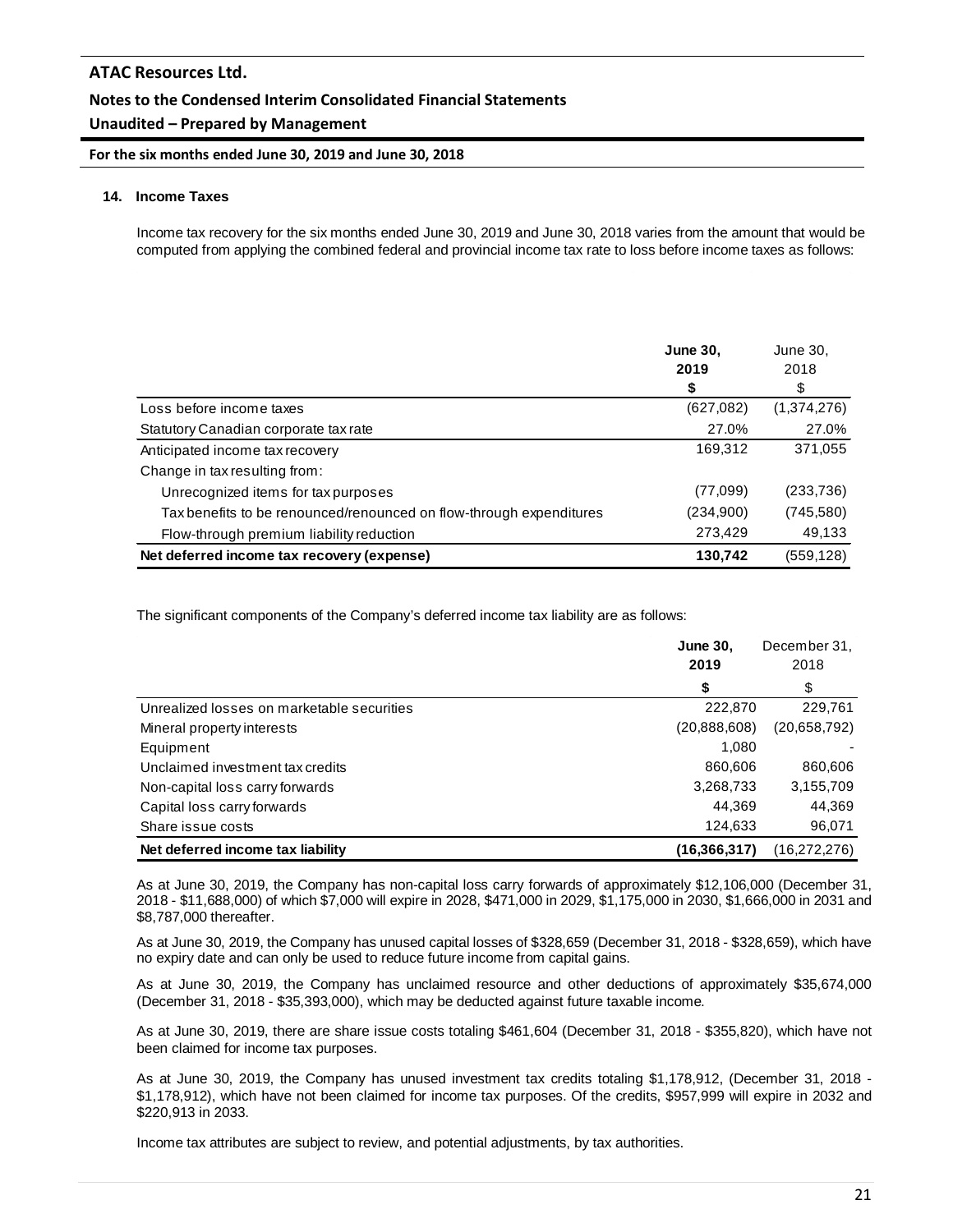### **Notes to the Condensed Interim Consolidated Financial Statements**

### **Unaudited – Prepared by Management**

#### **For the six months ended June 30, 2019 and June 30, 2018**

#### **15. Supplemental cash flow information**

Changes in non-cash operating working capital during the six months ended June 30, 2019 and June 30, 2018 were comprised of the following:

|                                          | <b>June 30,</b><br>2019 | June 30,<br>2018 |  |
|------------------------------------------|-------------------------|------------------|--|
|                                          | S                       | \$               |  |
| Receivables and prepayments              | 166,354                 | (96, 810)        |  |
| JVEI property receivables                | 144.313                 | (1,630,296)      |  |
| Accounts payable and accrued liabilities | (47, 551)               | (61, 517)        |  |
| Accounts payable to related parties      | 13.413                  | 97.914           |  |
| Accounts payable related to JVEI         |                         | 1,471,926        |  |
| Net change                               | 276,529                 | (218, 783)       |  |

The Company incurred non-cash financing and investing activities during the six months ended June 30, 2019 and June 30, 2018 as follows:

|                                                                | <b>June 30,</b> | June 30,  |  |
|----------------------------------------------------------------|-----------------|-----------|--|
|                                                                | 2019            | 2018      |  |
|                                                                | \$              | \$        |  |
| Non-cash financing activities:                                 |                 |           |  |
| (Decrease) increase in restricted cash payable                 | (144, 339)      | 1,328,889 |  |
| Contributed surplus on finders' warrants issued                | 15.200          | 61,500    |  |
| Share issue costs on finders' warrants issued                  | (15,200)        | (61,500)  |  |
| Share capital reduced by flow-through share premium            | 1,155,786       | 151,134   |  |
|                                                                | 1,011,447       | 1,480,023 |  |
| Non-cash investing activities:                                 |                 |           |  |
|                                                                |                 |           |  |
| Deferred exploration expenditures included in accounts payable |                 |           |  |

and related party payables **815,244** 2,672,504

During the six months ended June 30, 2019 and June 30, 2018 no amounts were paid for interest or income tax expenses.

#### **16. Financial risk management**

#### **Capital management**

The Company is a junior exploration company and considers items included in shareholders' equity as capital. The Company has no debt and does not expect to enter into debt financing. The Company manages its capital structure and makes adjustments to it in light of changes in economic conditions and the risk characteristics of underlying assets. In order to maintain or adjust its capital structure, the Company may issue new shares, purchase shares for cancellation pursuant to normal course issuer bids or make special distributions to shareholders. The Company is not subject to any externally imposed capital requirements and does not presently utilize any quantitative measures to monitor its capital. The Company's capital structure as at June 30, 2019 is comprised of shareholders' equity of \$109,034,755 (December 31, 2018 - \$106,825,763).

The Company currently has no source of revenues. In order to fund future projects and pay for administrative costs, the Company will spend its existing working capital and raise additional funds as needed. The Company's ability to continue as a going concern on a long-term basis and realize its assets and discharge its liabilities in the normal course of business rather than through a process of forced liquidation is primarily dependent upon its ability to sell or option its mineral properties and its ability to borrow or raise additional funds from equity markets.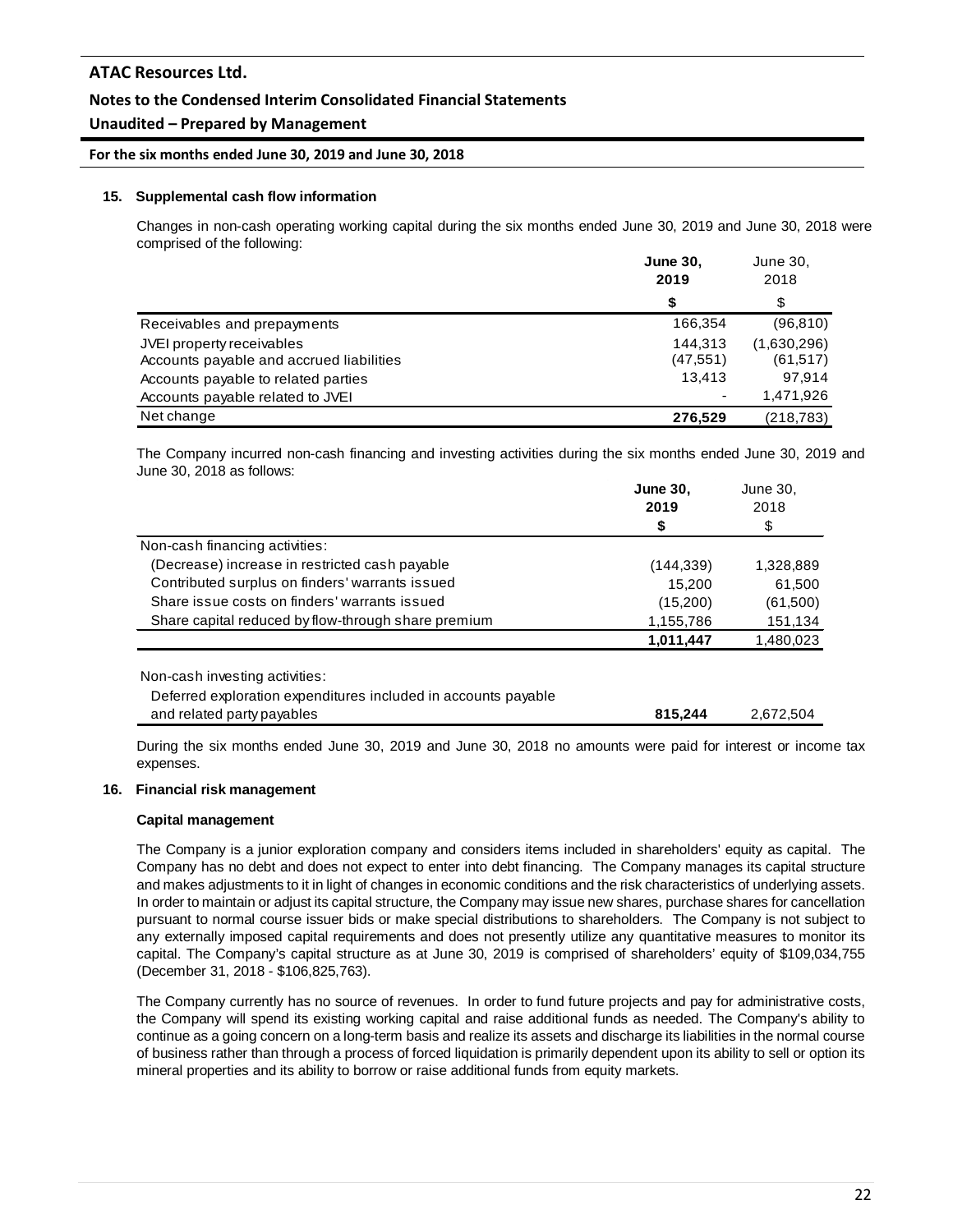### **Notes to the Condensed Interim Consolidated Financial Statements**

### **Unaudited – Prepared by Management**

#### **For the six months ended June 30, 2019 and June 30, 2018**

#### **16. Financial risk management** (continued)

#### **Financial instruments - fair value**

The Company's financial instruments consist of cash and cash equivalents, marketable securities, reclamation deposit, accounts payable and accrued liabilities, and accounts payable to related parties.

The carrying value of accounts payable and accrued liabilities and accounts payable to related parties approximated their fair value because of the short-term nature of these instruments.

Financial instruments measured at fair value on the condensed consolidated interim statements of financial position are summarized into the following fair value hierarchy levels:

Level 1: quoted prices (unadjusted) in active markets for identical assets or liabilities.

Level 2: inputs other than quoted prices included within Level 1 that are observable for the asset or liability, either directly (i.e. as prices) or indirectly (i.e. derived from prices).

Level 3: inputs for the asset or liability that are not based on observable market data (unobservable inputs).

| Level 1    | Level <sub>2</sub> | Level 3        | Total      |
|------------|--------------------|----------------|------------|
| \$         | \$                 | \$             | \$         |
|            |                    |                |            |
| 13,178,451 |                    | ٠              | 13,178,451 |
| 435,631    | 80.313             |                | 515.944    |
| 125,120    |                    |                | 125,120    |
| 13,739,202 | 80.313             | $\blacksquare$ | 13,819,515 |
|            |                    |                |            |
| 10,691,051 |                    | ٠              | 10,691,051 |
| 144,339    |                    |                | 144,339    |
| 386,181    | 78,725             |                | 464.906    |
| 123,904    |                    |                | 123,904    |
| 11,345,475 | 78,725             |                | 11,424,200 |
|            |                    |                |            |

#### **Financial instruments - risk**

The Company's financial instruments can be exposed to certain financial risks, including credit risk, interest rate risk, liquidity risk and market and currency risk.

### **(a) Credit risk**

The Company is exposed to credit risk by holding cash and cash equivalents. This risk is minimized by holding the funds in Canadian banks and credit unions or with Canadian governments. The Company has minimal accounts receivable exposure as its refundable credits are due from the Canadian Government.

#### **(b) Interest rate risk**

The Company is exposed to interest rate risk because of fluctuating interest rates. Fluctuations in market rates do not have a significant impact on the Company's operations due to the short term to maturity and no penalty cashable feature of its cash equivalents. For the six months ended June 30, 2019, every 1% fluctuation in interest rates up or down would have impacted loss for the period, up or down, by approximately \$54,000 (2018 - \$69,000) before income taxes.

### **(c) Liquidity risk**

Liquidity risk is the risk that the Company is unable to meet its financial obligations as they come due. The Company manages this risk by careful management of its working capital to ensure its expenditures will not exceed available resources.